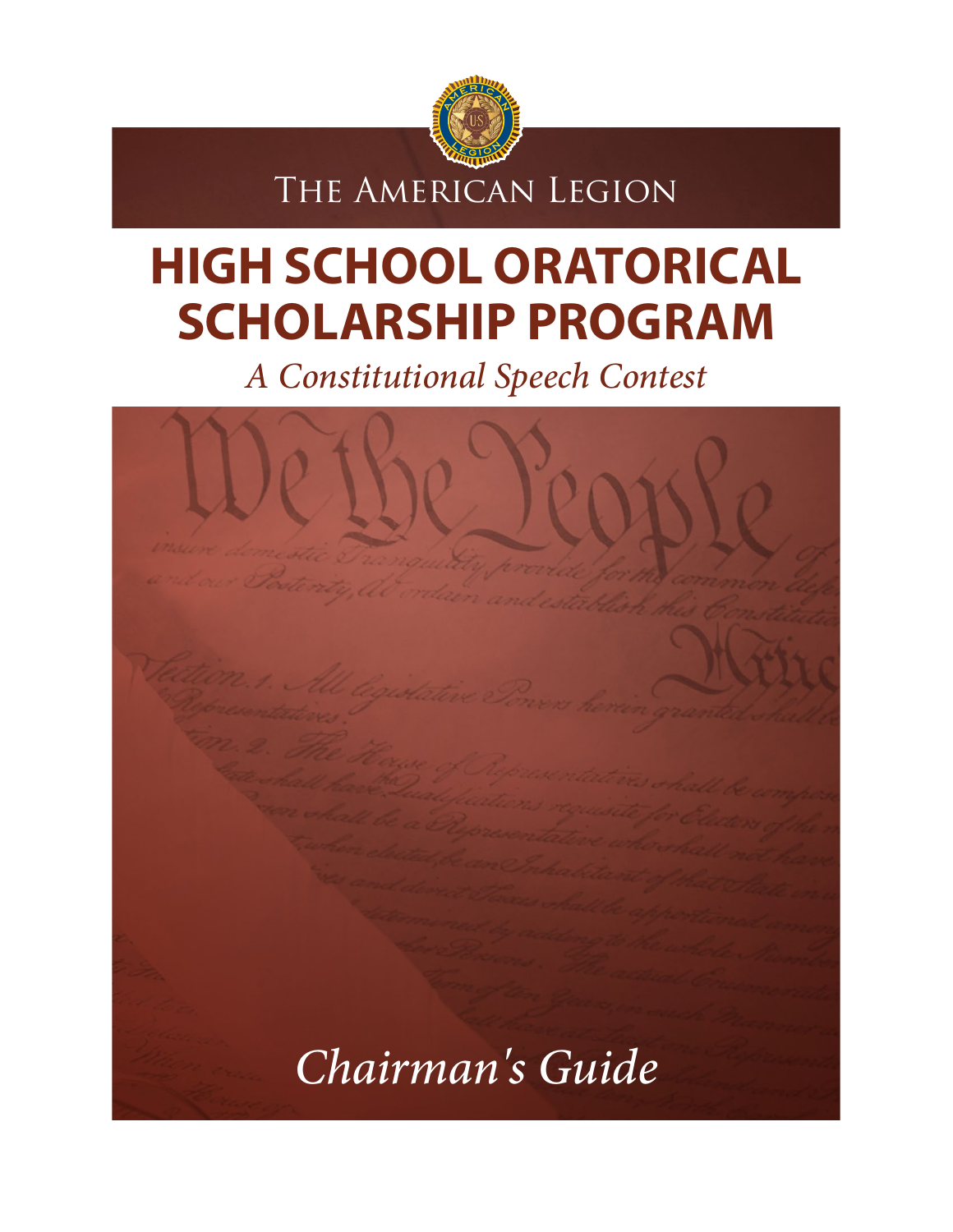# **Table of contents**

Introduction

| Chapter 1  | <b>Contest history and purpose</b> | 1  |
|------------|------------------------------------|----|
| Chapter 2  | <b>Promoting your contest</b>      | 2  |
| Chapter 3  | <b>Rules and regulations</b>       | 4  |
| Chapter 4  | <b>Suggested contest script</b>    | 12 |
| Chapter 5  | <b>Contest briefings</b>           | 14 |
| Chapter 6  | <b>Key points to remember</b>      | 18 |
| Chapter 7  | <b>Contest floorplan</b>           | 19 |
| Chapter 8  | <b>Chairman's checklist</b>        | 20 |
| Chapter 9  | <b>Contest follow-up</b>           | 22 |
| Chapter 10 | <b>Contest forms and materials</b> | 23 |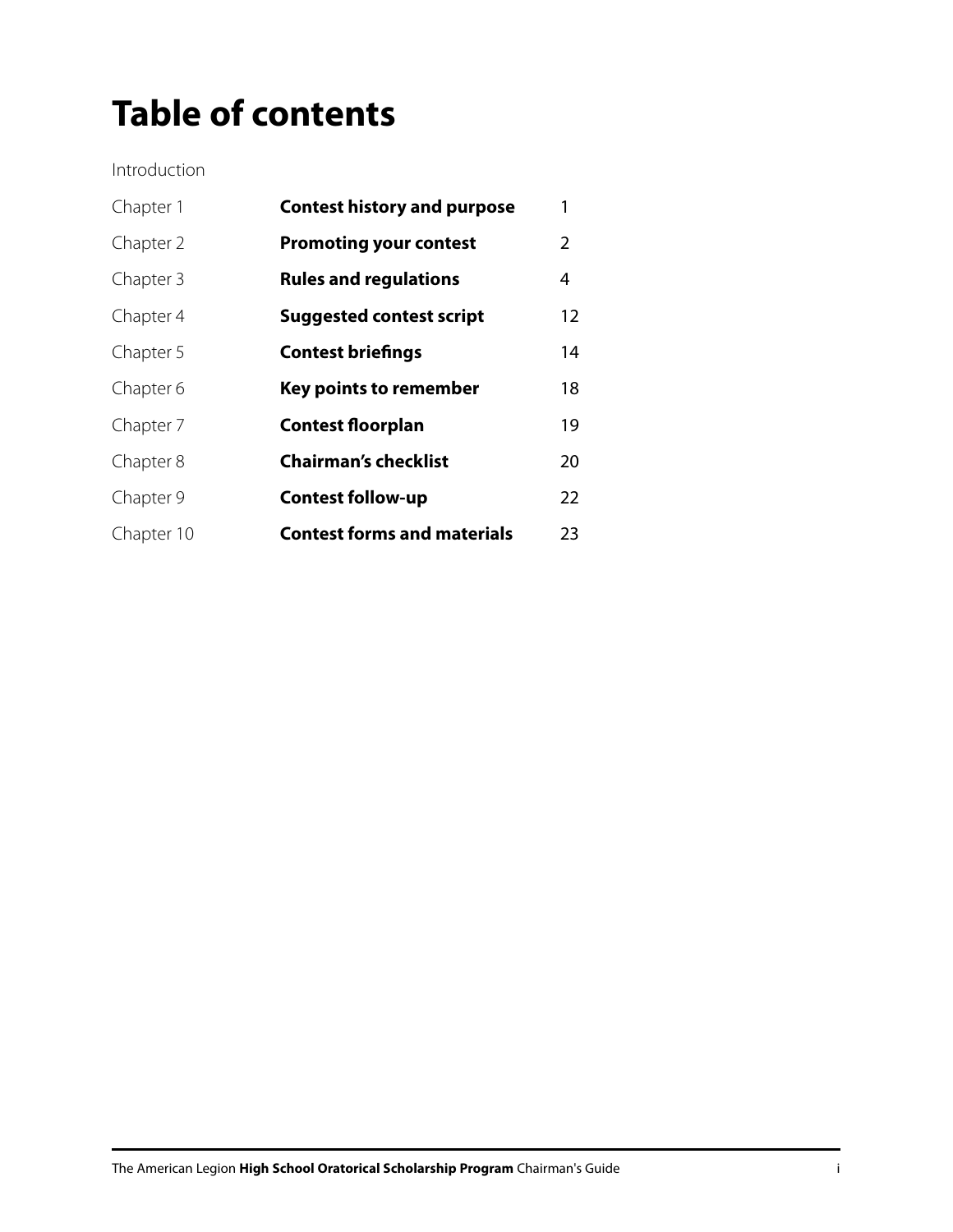#### Introduction

This guide has been developed to assist Oratorical program chairmen at all levels in organizing and conducting a successful contest. It is intended only as an aid and should not be used as a promotional piece, distributed to schools or given to prospective participants. To improve this revision of the *Chairman's Guide*, we have incorporated material previously included in the *Oratorical Contest Guidelines Manual*.

Arrangements for contests leading to the department finals are the responsibility of each department. In some states, rules and regulations below the department finals level may vary from those used in the national contest; contest chairmen at the post and district levels should be familiar with their respective department's rules.

When preparing for and conducting an Oratorical contest, remember that you are serving young men and women. They are the ones most affected by mistakes, so be thoroughly prepared and familiar with the rules.

The American Legion wants every high school to provide an opportunity for its students to participate in this citizenship education program. However, it is up to local American Legion posts to make the program work.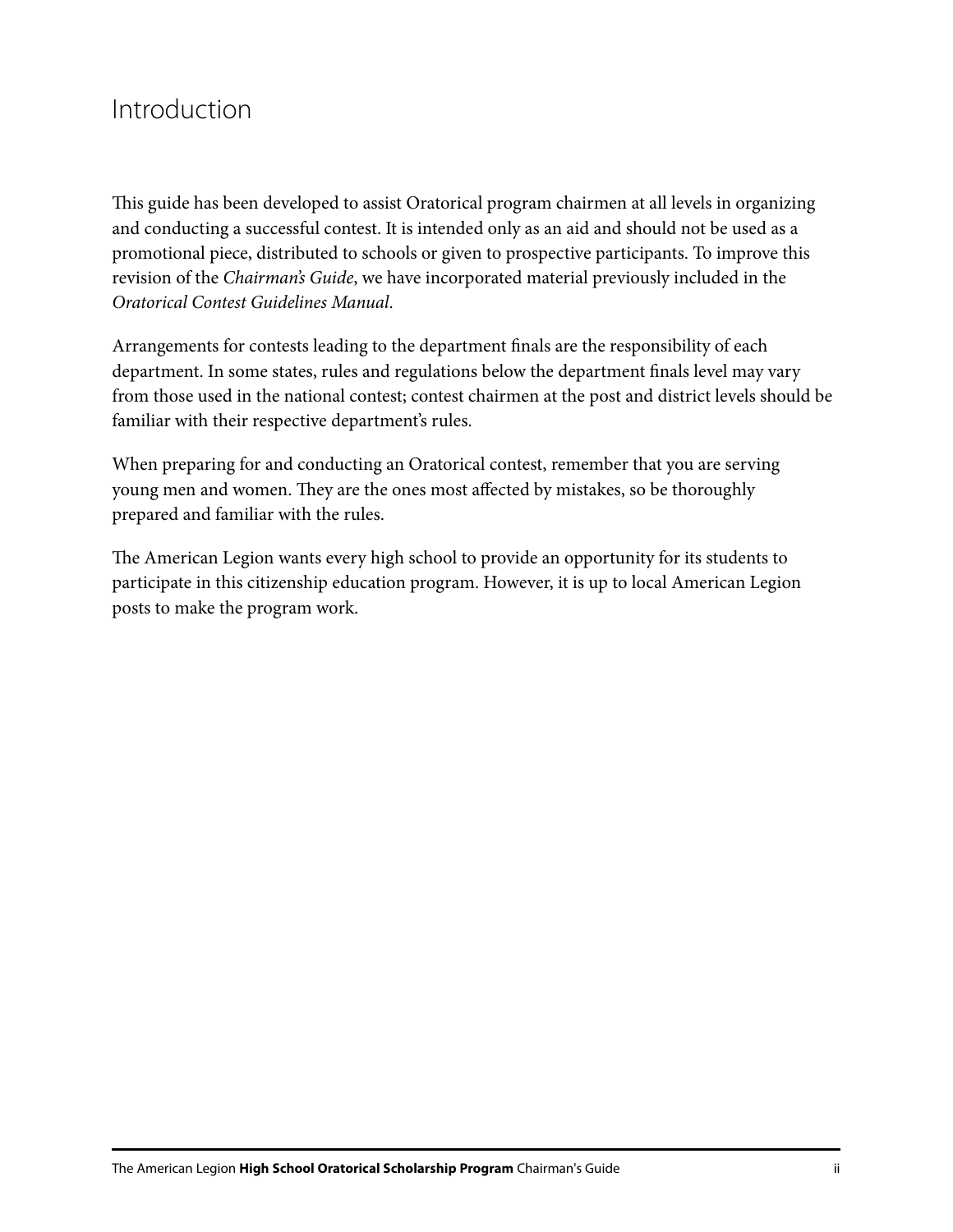# Chapter 1 **Contest history and purpose**

#### **History**

William A. Kitchen, a past department commander of Missouri, is credited with founding The American Legion's National High School Oratorical Contest. He experimented with the contest in a few high schools in and around Kansas City, Mo., during the 1934-1935 school year. He went on to become the first Department of Missouri Oratorical chairman and conducted a statewide Oratorical program in 1935 and 1936.

Kitchen encouraged The American Legion to adopt the Missouri Oratorical Contest plan as a national program. The first national contests were held in 1938, with 11 departments and 4,000 participants competing. At the national finals in Norman, Okla., John Janson of Phoenix won first place. The national finals returned to Missouri for its 50th anniversary in 1987, hosted by Lee Summit Senior High School in Lee Summit.

In 1997, the week-long regional, sectional and national finals format was changed to a weekend competition of quarterfinal, semifinal and national final contests in The American Legion's headquarters city of Indianapolis. In 2007, the contest's official name became the American Legion High School Oratorical Scholarship Program – A Constitutional Speech Contest.

Since its beginning, the contest has awarded more than \$3 million in scholarships to participants at the national level of competition. It currently awards \$203,500 annually to department winners competing at the national level. Thousands more are awarded in scholarships to winners at the department, district and post levels.

#### **Purpose**

The Oratorical program was developed primarily to instill a deeper knowledge and appreciation of the U.S. Constitution in high school students. Participants also grow in leadership ability, their capacity to think and speak clearly and intelligently, and understanding of the rights, responsibilities, obligations and privileges of U.S. citizens.

The program also assists students in affording a college education, with the first-place winner receiving \$25,000 and the next two finishers taking home \$22,500 and \$20,000, respectively. Firstround participants in the national contest receive a \$2,000 scholarship. Second-round participants who do not advance to the final round receive an additional \$2,000 scholarship.

#### **Past national champions**

For a complete list of past national champions, visit **legion.org/oratorical/champions**.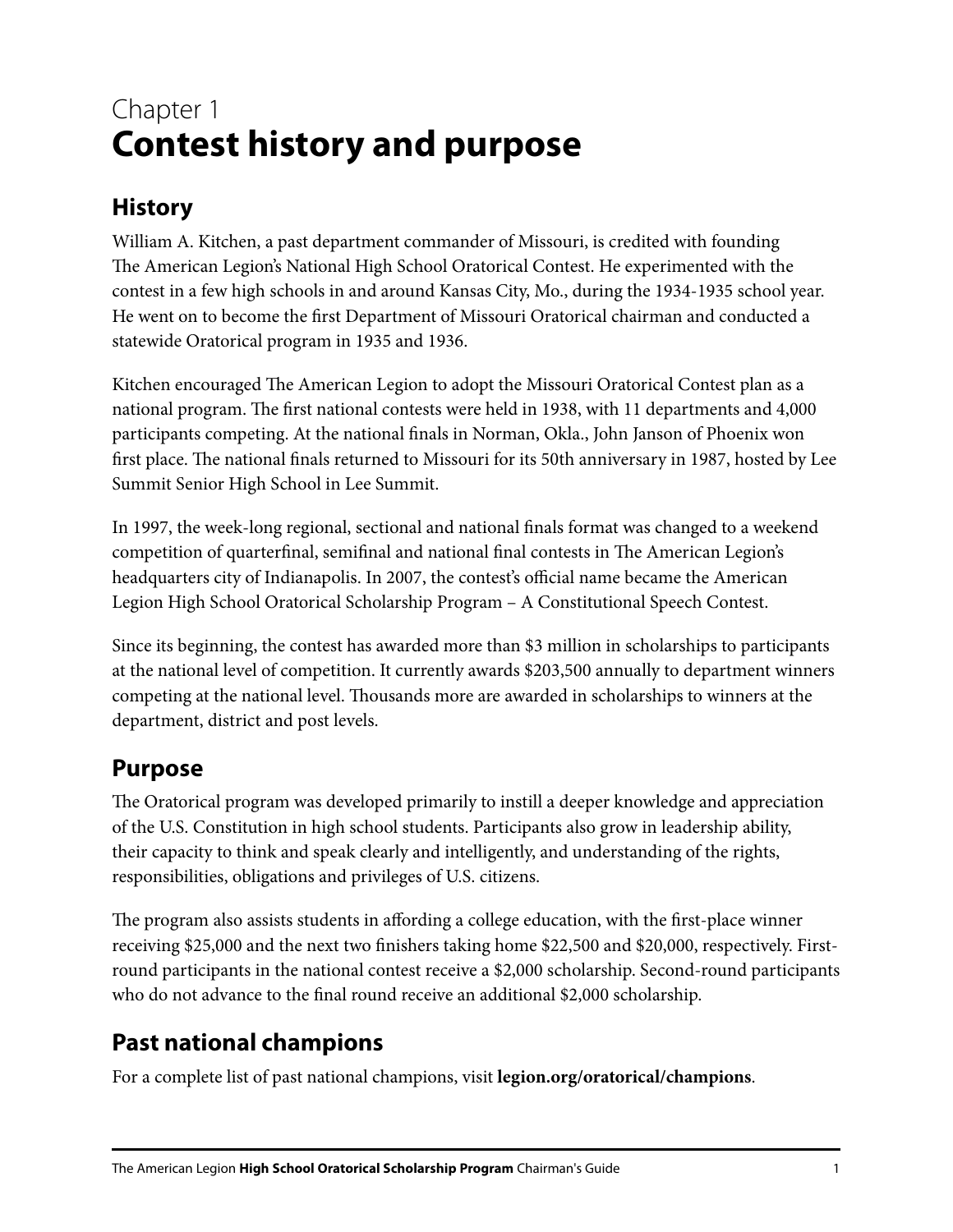# Chapter Two **Promoting your contest**

#### **Working with the National Speech and Debate Association**

The American Legion has a corporate relationship with the National Speech & Debate Association (NSDA). Your department chairman has contact information for your local NSDA representative, usually a high school teacher or speech and debate coach. This is an opportunity to promote the Oratorical program to local students who already participate in speech competitions. Students earn double NSDA points when they compete in an American Legion Oratorical contest.

#### **Working with your schools**

To effectively promote the Oratorical program in your school and community, post chairmen and others involved with the contest must be in contact with school officials.

During the first visit with school staff, determine the best methods of informing students about the Oratorical program. Consider addressing them directly through assemblies, classes or other gatherings if the school allows it. You can also try school bulletin boards, the school newspaper and social media. Use any and every opportunity to tell students about the Oratorical program.

The more you spread the word in your community and promote participation, the better chance you'll have of gaining participants. Ask other post members, your Auxiliary unit and your Sons of The American Legion squadron to help get the word out.

Another way to build interest is invite a youth audience to your contest, with a goal of attracting future participants. If the contest is conducted during school hours, it may be possible to schedule it at a high school.

Also, get local elementary students studying the Constitution by sponsoring essay and speech contests with less stringent requirements than the Oratorical contest. Involvement at an early age could attract youth once they become eligible.

Do not overlook parents when seeking support for the Oratorical program. Contact the PTA or a similar organization to explain the contest and request its support during a meeting.

#### **Suggested talking points**

When addressing an audience, your mission is to persuade those in attendance that the Oratorical program is worth their time to participate or promote. Here are some suggested talking points for school assemblies and civic groups. Adapt them to fit your needs.

• Ladies and gentlemen, this opportunity to appear before you is an honor and privilege for me as an American Legion member.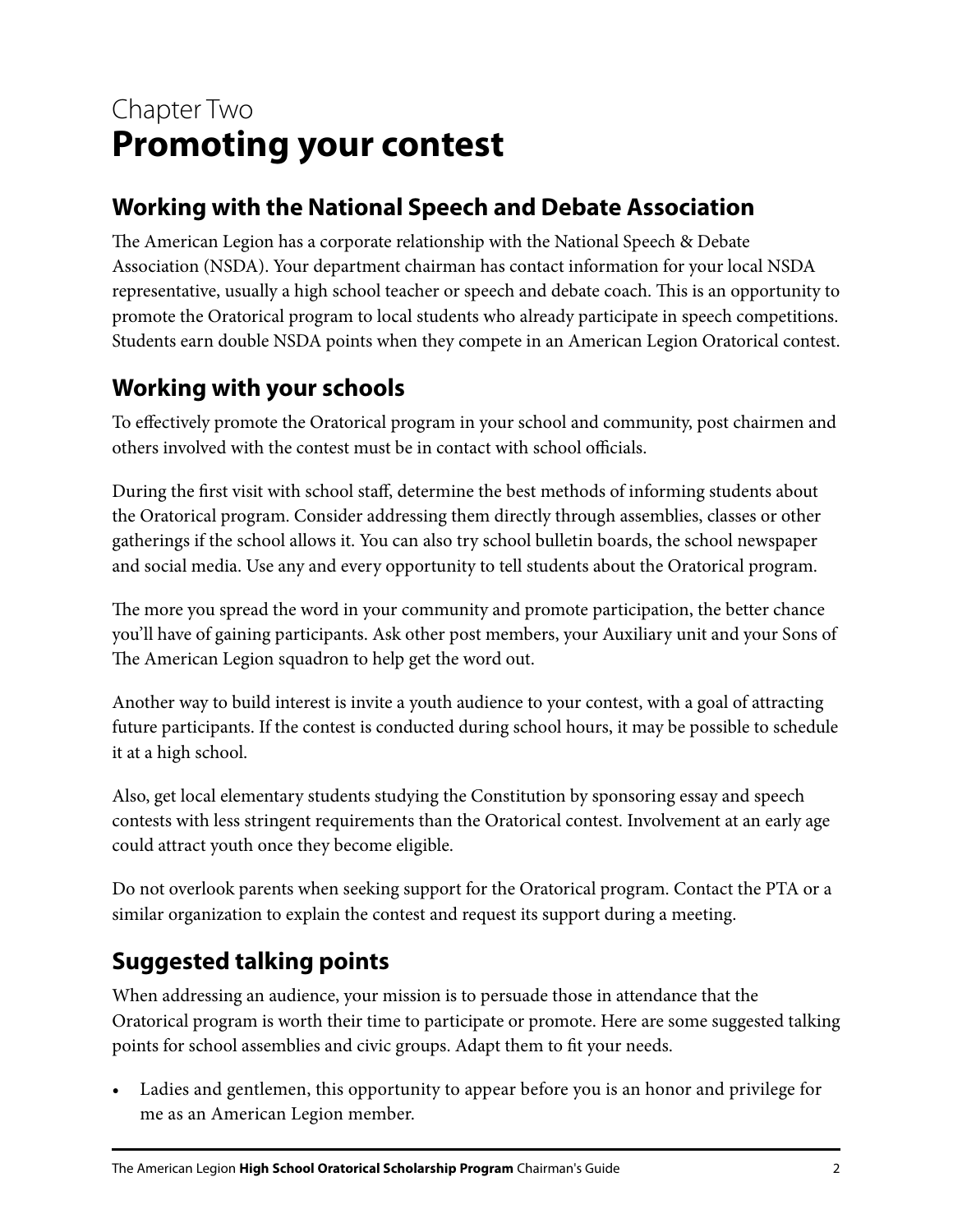- We Legionnaires are proud of our organization, and we are particularly proud of our youth activities, which do so much for the development of our nation's young people. Few organizations can match in size and scope the youth service program carried on by The American Legion under the direction of its Americanism Commission.
- This occasion is an opportunity for you as well as for me, as I explain an American Legion program that can benefit high school students educationally and financially.
- Established in 1938, the American Legion High School Oratorical Scholarship Program is designed to instill in high school students a greater knowledge and appreciation of the U.S. Constitution. Participants also grow in leadership ability, their capacity to think and speak clearly and intelligently, and understanding of the rights, responsibilities, obligations and privileges of U.S. citizens.
- Each contestant must give a prepared oration on some phase of the Constitution, emphasizing a citizen's duties and obligations to our government.
- Some states require the "assigned topic" portion at local levels. Refer to your respective state rules.
- Include remarks on how and where to register and the dates and locations for the contest.
- To date, The American Legion has awarded more than \$3 million in scholarships to Oratorical contestants at the national level. The three national finalists receive \$25,000, \$22,500, and \$20,000 respectively. In addition, contestants who win their state finals contest and represent their states at the national contest receive no less than \$2,000.
- Awards offered by Post \_\_\_\_\_\_\_\_\_\_\_\_\_\_\_\_\_\_\_\_\_\_\_\_ include \_\_\_\_\_\_\_\_\_\_\_\_\_\_\_\_\_\_\_\_\_\_\_\_ \_\_\_\_\_\_\_\_\_\_\_\_\_\_\_\_\_\_\_\_\_\_\_\_\_\_\_\_\_\_\_\_\_\_\_\_\_\_\_\_\_\_\_\_. Other awards offered in the state of  $\Box$  include \_\_\_\_\_\_\_\_\_\_\_\_\_\_\_\_\_\_\_\_\_\_\_\_\_\_\_\_\_\_\_\_\_\_.
- America's future depends on the success of today's youth. Knowledge of the Constitution will help prepare them to meet the challenges of tomorrow's world.
- Thank you, ladies and gentlemen, for your kind attention.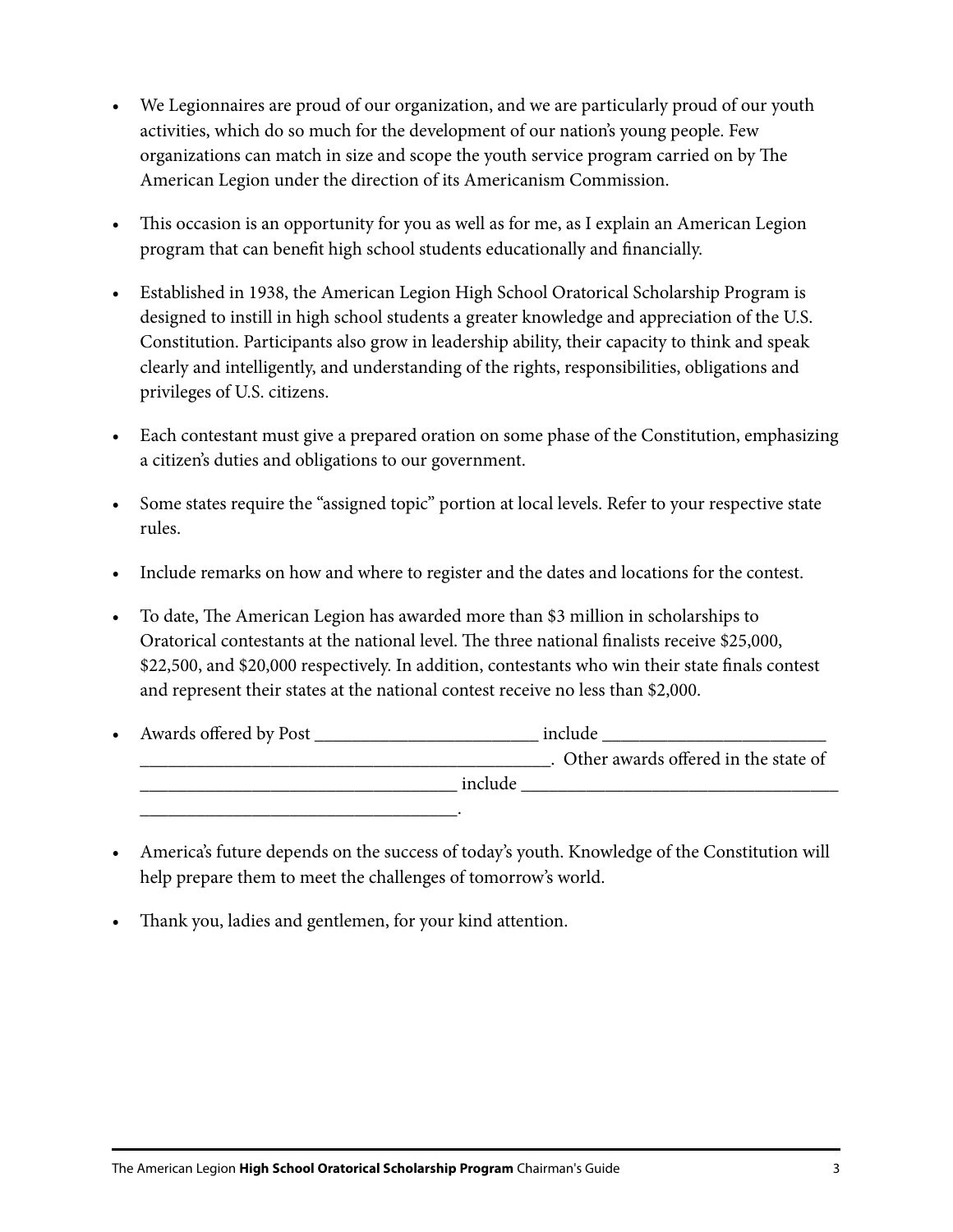# Chapter Three **Rules and regulations**

#### **Department contests**

Arrangements for contests leading to the department finals shall be the responsibility of each department (state) organization of The American Legion. For levels of competition prior to the department finals, the rules and regulations set forth in this guide are not mandatory; they are offered as a guideline. However, all department finals contests shall conform with national contest procedures, rules and regulations if the department wishes its finalist to compete in the national finals.

A winner certified toThe American Legion's National Americanism Division by a department that did not conduct its final competition in conformity with the rules and regulations may, in the judgment of the Americanism Division's director or the director's representative, be disqualified from the national contest.

Each department may certify one contestant for the national contest. If the department winner is unable to compete for any reason, the department's first runner-up may be substituted following approval by The American Legion's Americanism Commission. A department first runner-up accepted into the national contest is entitled to all national awards and compensation that the department winner would have received had he or she participated.

Department chairmen are required to review all scorecards from the department final within 48 hours to ensure that the appropriate winner was certified based on official rules, regulations, scoring and tiebreaking procedures. If a mistake is found within 48 hours, the chairman will contact National Headquarters at **(317) 630-1204** for further instruction. Exactly 48 hours after department final results are announced, those results become official and cannot be changed.

Department winners must be certified to the Americanism Division by the certification date listed in the current year's Official Rules brochure, which is updated annually and online at **legion.org/ oratorical/resources**. Department Oratorical chairmen and department adjutants will receive a link via email to certify their department winners.

#### **Scholarships**

Scholarship awards are presented to the three finalists in the national contest's final round as follows: first place \$25,000, second place \$22,500, third place \$20,000. Each department winner who is certified for and participates in the first round of the national contest will receive a \$2,000 scholarship. Each first-round winner who participates in the second round but does not advance to the final round will receive an additional \$2,000 scholarship to pursue education beyond high school.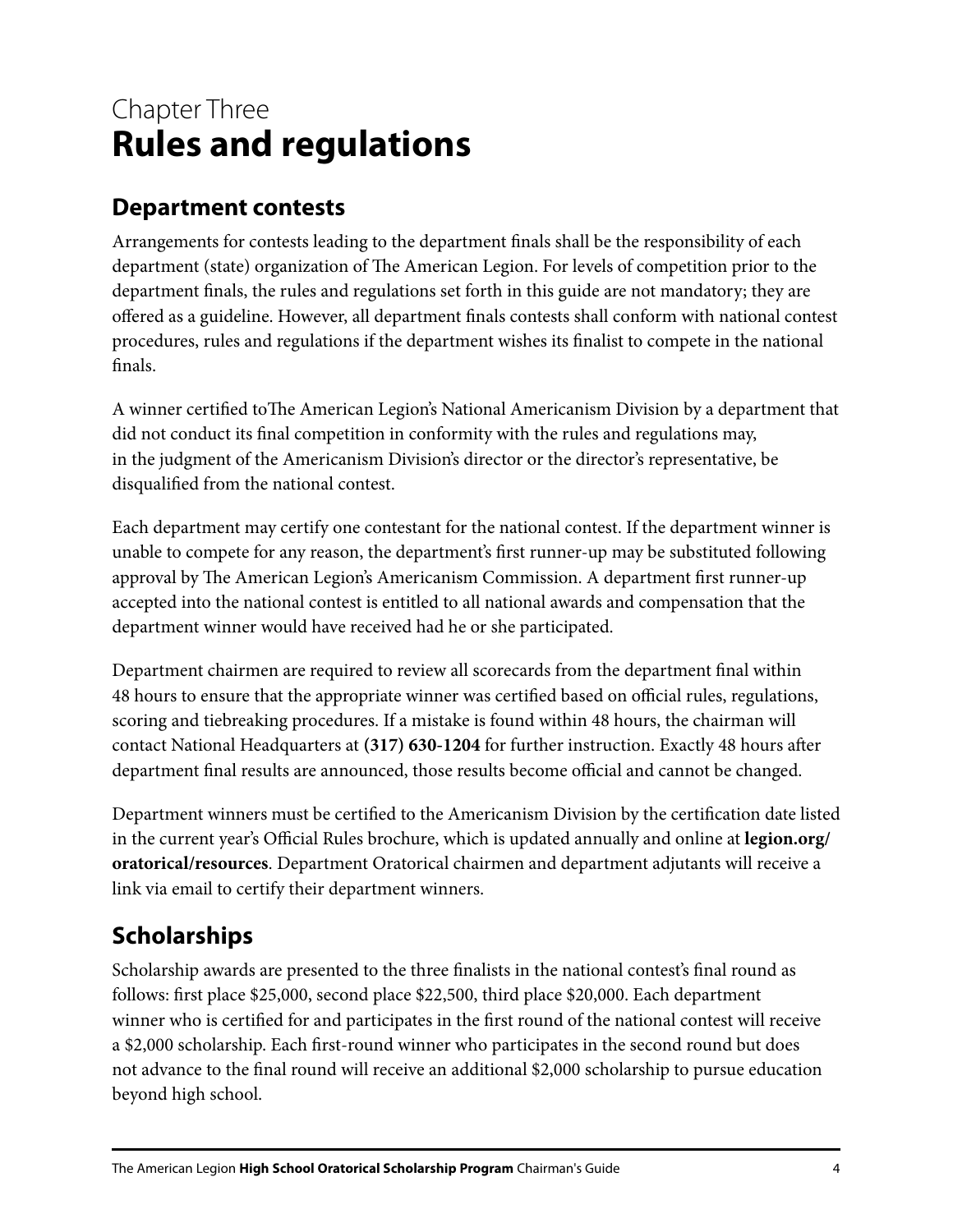Scholarships awarded by The American Legion to the three national finalists, department winners and first-round winners eliminated during the second round of competition may be used to attend any U.S. college or university.

Contestants must give both their prepared oration and assigned topic discourse to receive the scholarship.

In addition to scholarships awarded by the national organization, several hundred scholarships are awarded to Oratorical participants at post, district/county and department levels.

#### **Eligibility**

Eligible participants in The American Legion's High School Oratorical Scholarship Program shall be citizens of or lawful permanent residents of the United States.

Contestants must be bona fide students, described as any student younger than 20 on the date of the national contest who is presently enrolled in a high school or junior high school (public, parochial, military, private or homeschool), commencing with grade 9 and terminating with grade 12. Students must be enrolled in high school or junior high school when participating at any level of the program.

High school students who graduate early during the school year are eligible to compete if they are not enrolled in a college, university, trade school or other institution of higher learning at the time of the department finals contest.

Contestants must be legally domiciled within or attend an educational institution within the department (state) where they enter competition. Contestants can enter competition in only one department.

The three national finalists will be ineligible to participate again.

#### **The prepared oration**

The prepared oration must be on some aspect of the U.S. Constitution, with emphasis on citizens' duties and obligations to our government. The same subject and oration used in the department contest must be used in the national contest.

The prepared oration must be the original effort of each contestant and not take up less than eight minutes or more than 10 minutes for delivery. It must be delivered in English.

Contestants may have in their possession a copy of their prepared oration in the first holding room, electronic or hard copy. They may consult the copy until they exit the first holding room to begin the contest, at which time it will be surrendered to the contest official monitoring the first holding room.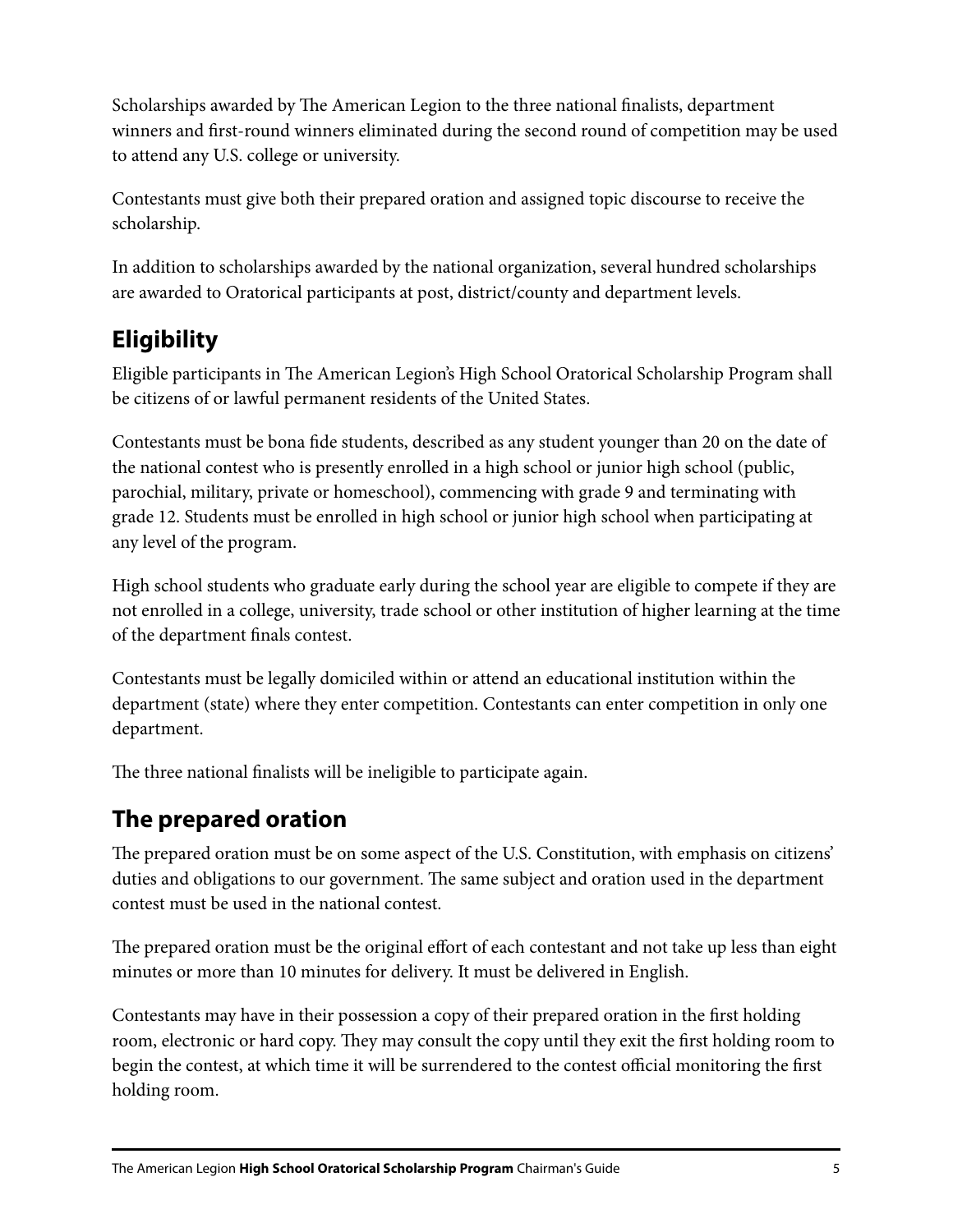Quotations must be indicated as such. Where quotations are more than 10 words in length, the author's name must be given in the manuscript and cited orally.

#### **Assigned topic discourse**

The assigned topic discourse must not be less than three minutes or more than five minutes for delivery. The purpose of the assigned topic discourse is to test the speaker's knowledge of the subject, the extent of his or her research, and the ability to discuss the topic as related to the basic principles of government under the U.S. Constitution.

The assigned topic shall be drawn by the contest official in full view of the audience immediately before delivery of the last speaker's prepared oration and will be made known to the audience and each contestant approximately five minutes prior to the time of delivery. Generally, the assigned topic is a constitutional amendment; it could be the entire amendment or specific articles. Each year, the list of assigned topics is made available prior to the contest and posted online at **legion.org/oratorical/topics**.

Contestants may have in their possession their assigned topic notes in the first holding room, electronic or hard copy. They may consult these notes until they exit the first holding room to begin the contest. At that time any notes will be surrendered to the official monitoring the first holding room.

Quotations must be indicated as such. Where quotations are more than 10 words in length, the author's name must be given in the manuscript and cited orally.

#### **No foreign languages or songs**

All contestants at each contest level are required to speak in the English language.

It is acceptable to utilize or incorporate short phrases of a foreign language into the prepared oration and/or assigned topic to develop the argument, establish a point, etc. However, the vast majority of the prepared oration and/or assigned topic must be delivered in English.

Singing a song in any language is not permitted and will result in immediate disqualification. The contestant may, however, quote a verse(s) of a song provided proper attribution is made.

#### **Dress**

Uniforms of any kind are not permitted. Appropriate business attire is required. Contestants are not permitted to wear awards and medals from previous competition.

#### **Contest regulations**

A drawing shall be held by the official in charge of the contest to determine the order in which the contestants will appear. The contest chairman shall announce the title of the contestant's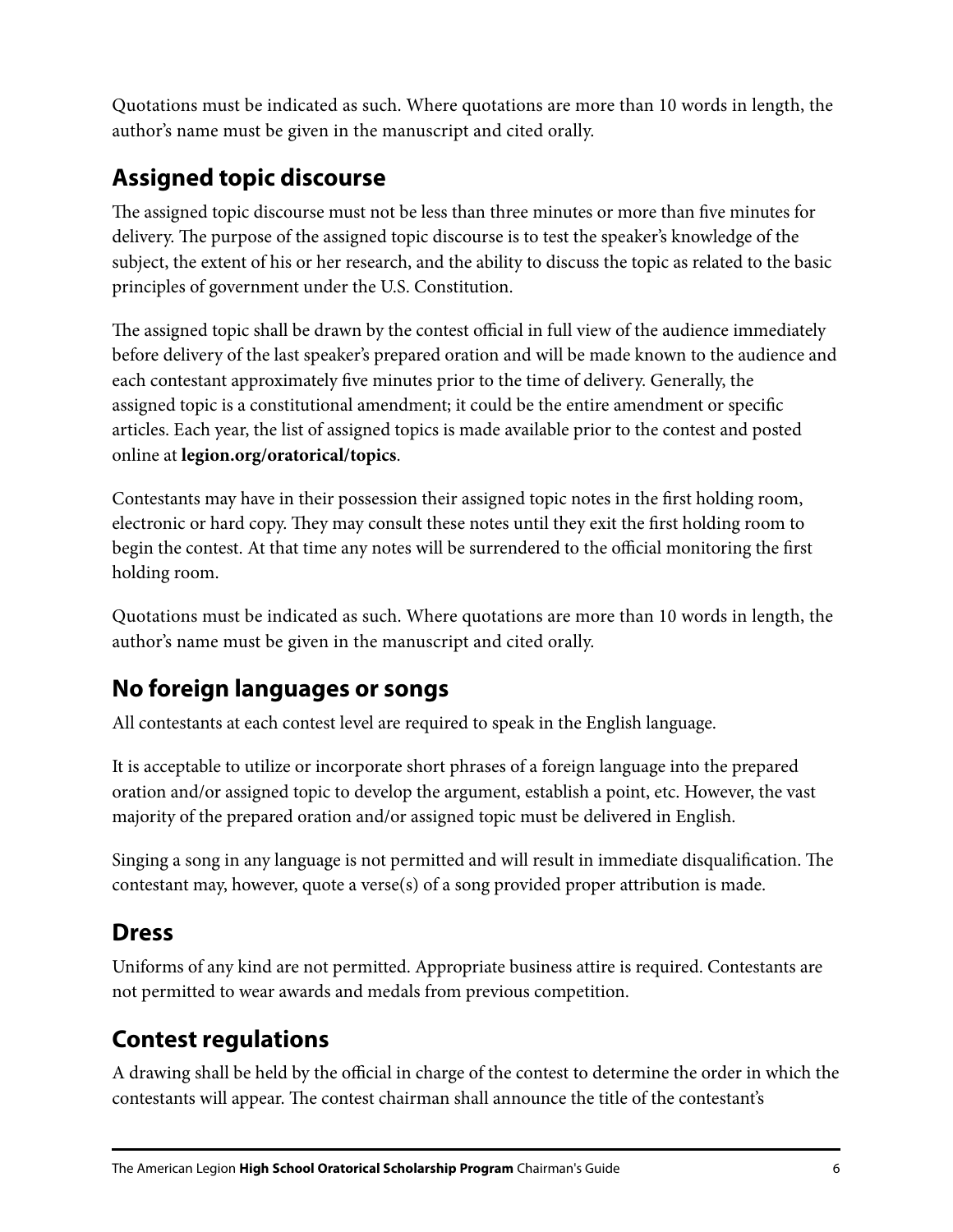prepared oration immediately after introducing him or her as contestant No. 1, contestant No. 2, etc. The chairman will request the audience refrain from applause until the judges have made their decision.

A raised platform is not compulsory but strongly recommended. The use of notes, amplification, lectern or speaker's stand by contestants or prompting in any manner is not permitted. Props are not permitted.

The use of any type of electronic/digital data gathering, receiving and/or transmitting equipment in any form by contestants or members of the audience is prohibited.

The time allotted for contestants to deliver their prepared oration shall be between eight and 10 minutes, and between three and five minutes for the assigned topic.

The contest chairman will name an official timer who will keep an accurate time record of each contestant. The timekeeper will be on the main floor in full view of the contestants. The timekeeper shall begin timing each contestant at the start of the prepared oration. The timer should be equipped with a stopwatch and time cards for the prepared oration with the figures 8, 9 and 10. When eight minutes have been used, the time warning card with the figure 8 shall be placed in full view of the speaker, following with 9 and 10 as the speaker progresses. The same procedure shall be used with cards bearing 3, 4 and 5 during the assigned topic discourse. The contest chairman shall announce the time used by each contestant for the prepared oration and the assigned topic immediately after each contestant speaks.

Contestants will remain in a private room where the discourse of other speakers cannot be heard until it is their turn to speak; they will be under the supervision of a person appointed by the contest chairman. As the contestants conclude their prepared orations, they will return to a soundproof waiting room. As speakers conclude their assigned topic discourse, they shall not be allowed to associate with contestants who have not fulfilled the assigned topic requirement.

About five minutes prior to the time of the delivery of the assigned topic discourse, contestant No. 1 will be informed of the topic drawn for the assigned topic and shall retire to privacy under the direction of a person appointed by the contest chairman, whose duty it shall be to see that no contestant is permitted to consult any text or notes having any connection with the subject matter upon which he or she is to speak, other than the actual words of the topic on the card drawn.

Succeeding contestants will be called on in the order in which they previously appeared. They shall also, in turn, be informed of the topic of the assigned topic discourse and escorted to privacy in the manner provided for contestant No. 1.

The contest chairman will be expected to introduce each contestant by name immediately before announcing the judges' decision.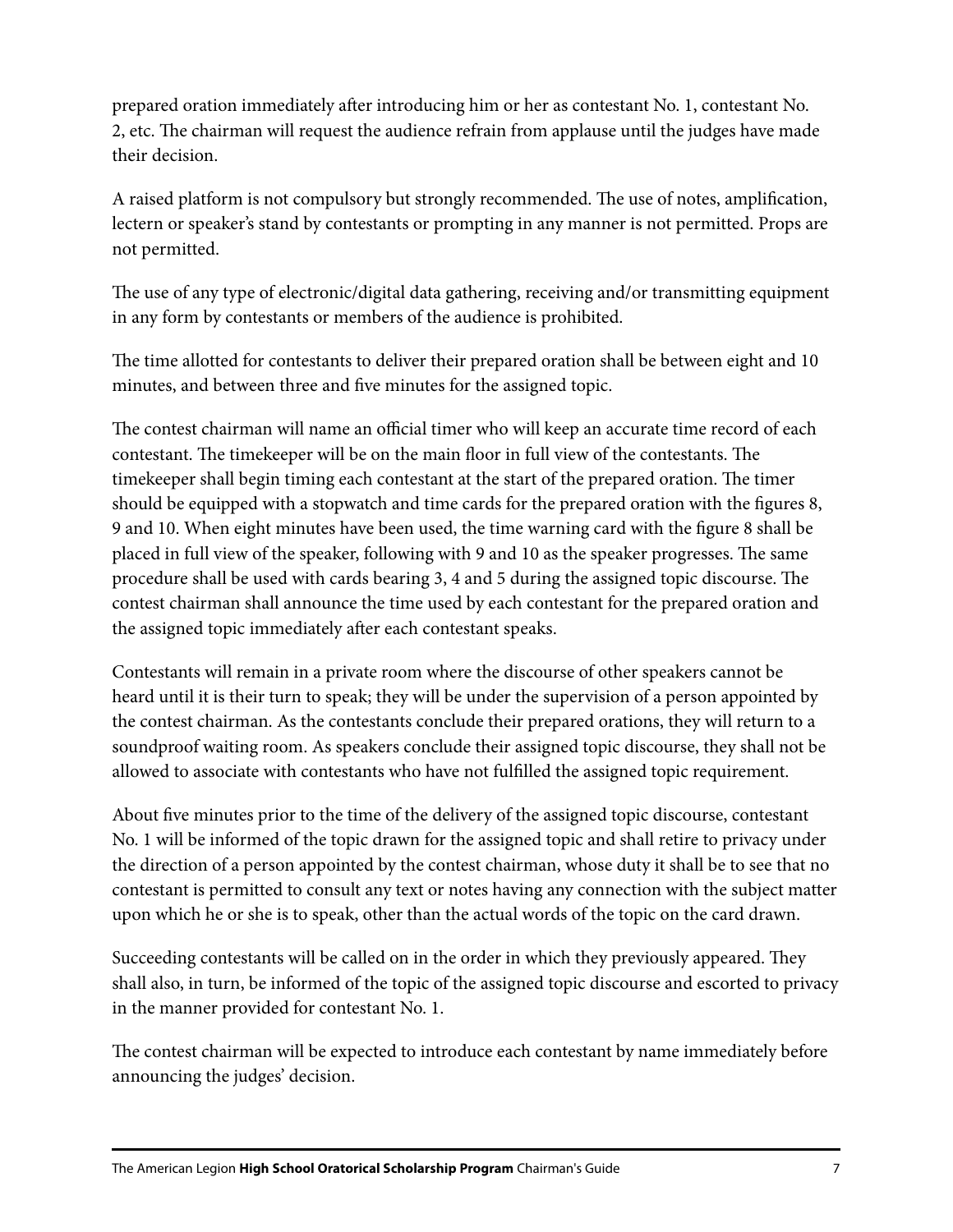#### **Judges**

Judges are an integral part of an Oratorical contest. Their qualifications are considered carefully, as the decision of the judges is final and must be reached without bias. Impartial judging in all contests is the key to fairness and success of the program, which results in the selection of a national champion.

All department finals and the national contest must utilize five judges. No publicity shall be given to the names of judges in advance of the contest. During the contest, judges will be seated in different locations and render their final decision without consultation with other judges or any other person.

Judges will be advised that a lack of emphasis in the prepared oration and assigned topic discourse must result in their downgrading the contestant. Judges are permitted to downgrade a contestant up to a maximum of 10 points for failure to speak on the U.S. Constitution. The contest chairman will announce any violation of time for each contestant. A penalty of one point for each minute, or fraction thereof, shall be assessed against the contestant's total score.

Following the last assigned topic discourse, the judges, timekeepers, tabulators and contest chairman may proceed to a private room for final review and tabulation.

#### **Tabulators**

The contest chairman will appoint no less than three tabulators for the department finals. It is their responsibility to review the judges' scorecards to be certain they are fully tabulated and signed before they are submitted for final tabulation.

#### **Tabulation procedures**

Judges' scorecards will be numbered 1 through 5 in the upper right hand corner. Utilizing the tabulation card, the tabulators will enter the judges' position number for each contestant (by speaking order). When this is accomplished for all five judges' scorecards, the contestants' scores are totaled. When totaling the tabulation card, the contestant receiving the low score will be declared the winner. (**Example:** If one contestant receives two firsts, two seconds and a third on the judges' scorecards and tabulation card, his or her total position number points will be nine; if the second contestant receives two firsts, two seconds, and a fourth, his or her total position number points will be 10. Even though the second contestant receives two firsts, his or her total position number point score of 10 will place them second.

#### **Tiebreaking procedures**

If, after tabulation of the judges' position number, two of more contestants receive the same placement point score (not total points) total, the tie shall be broken by comparing the position number of scores of the five judges for the tied contestants. One of the contestants will be the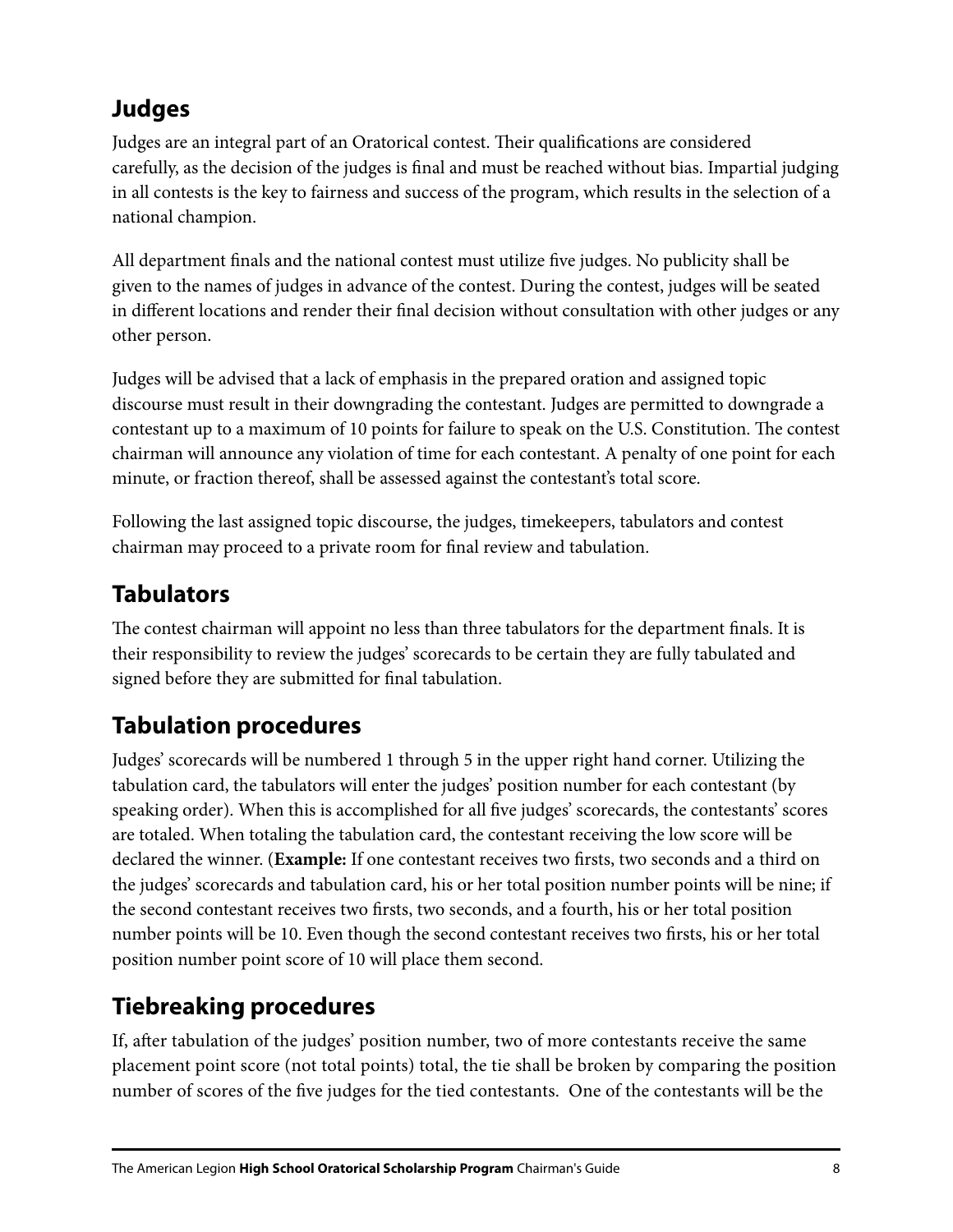winner over the other by a majority of the judges' position number when only the placement of the tied contestants is considered.

In the examples on below and on the following page, the highest rank in record of choice (one being the highest) for each judge is circled. The contestant that receives the majority of the judges' record of choice will be declared the winner.



**TWO-WAY TIEBREAKING EXAMPLE**

In the two way example, Contestant No. 2 is the winner since that contestant received the highest ranking in the majority of the judges' record of choice.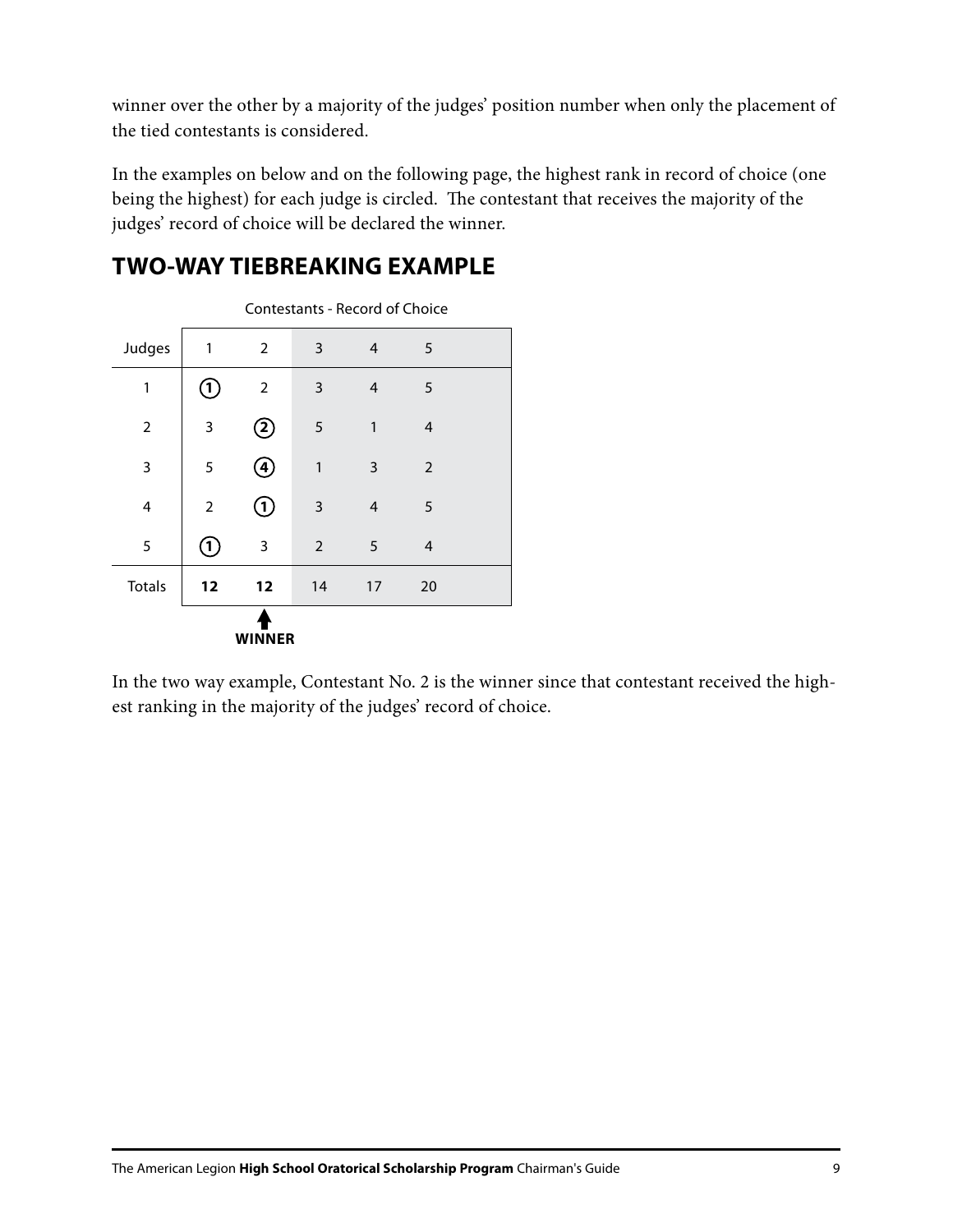

#### **THREE-WAY TIEBREAKING EXAMPLE**

In the three way example, Contestant No. 3 is the winner since that contestant received the highest ranking in the majority of the judges' record of choice.

The decision of the judges shall be final.

Judges' scorecards for department finals and the national contest will not be divulged to anyone at the site of the contest. All national contest judges' scorecards become the property of The American Legion National Headquarters.

#### **National finals contest**

For information regarding the national finals, visit **legion.org/oratorical/finals**.

#### **Travel expenses**

The national organization of The American Legion will pay the travel and lodging expenses of department winners and one chaperone to the national contest. All contestants **younger than 18**  must be accompanied by a parent or legal guardian. The preference for those **older than 18** is that they be accompanied by a parent or legal guardian as well.

The national organization of The American Legion will not assume liability for personal injury, property damage or loss sustained by any contestant or chaperone en route to or from the contest; however, The American Legion does carry a nominal group accident insurance policy on contestants certified into the national contest.

National finals contestants will travel by an air carrier selected by The American Legion or personal automobile if previously approved by the national organization of The American Legion.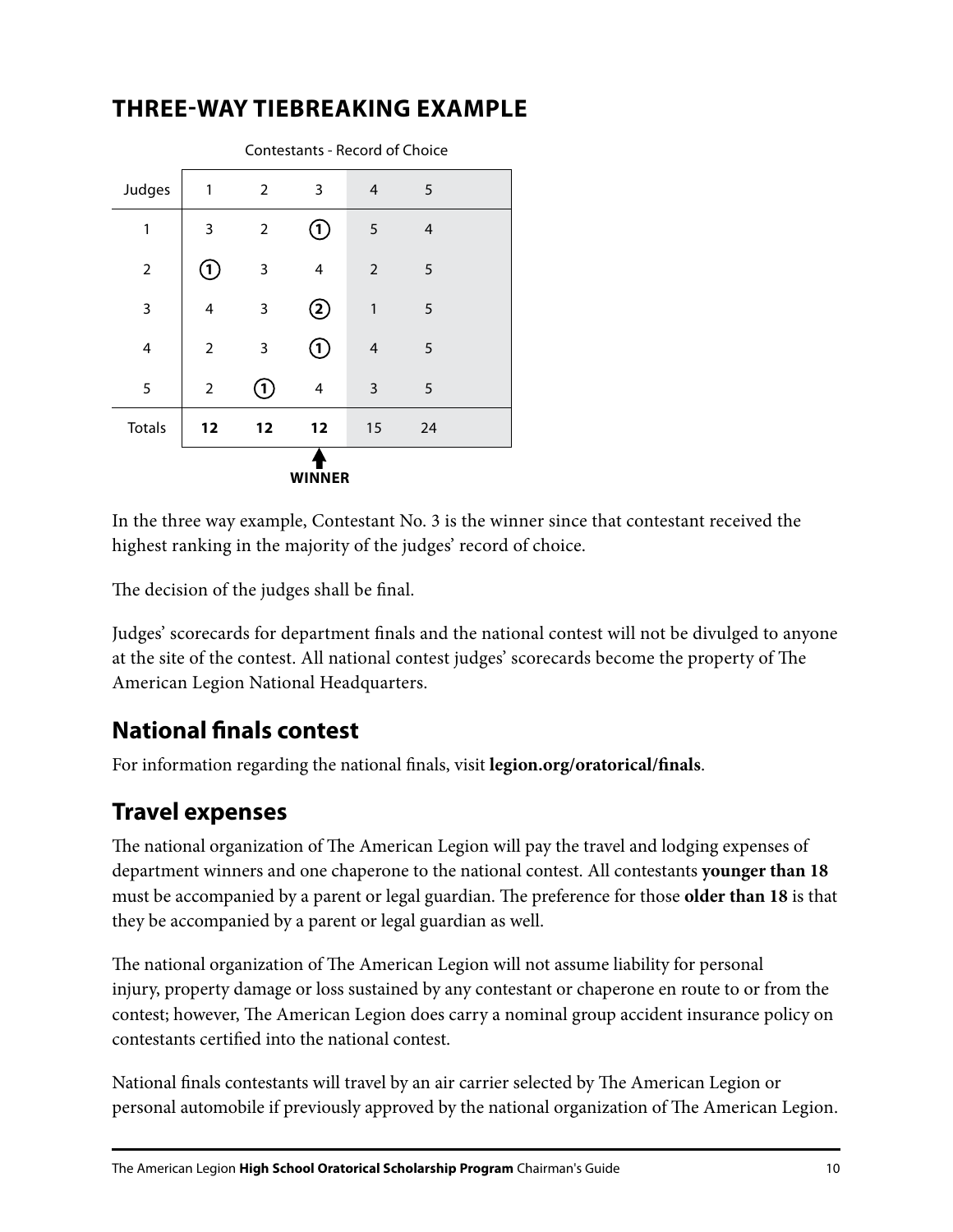#### **TV and radio**

Live television and radio broadcasts are permitted in all contests as well as recording or other types of media for later showing, provided: 1) the lighting and other site conditions are the same for all contestants; 2) the recording or broadcasts shall in no way distract the contestants or interfere with the pre-announced scheduled time of the contest; 3) the normal speaking voice of the contestant is not interfered with or amplified within the auditorium; and 4) The American Legion is in no way financially obligated without its prior approval.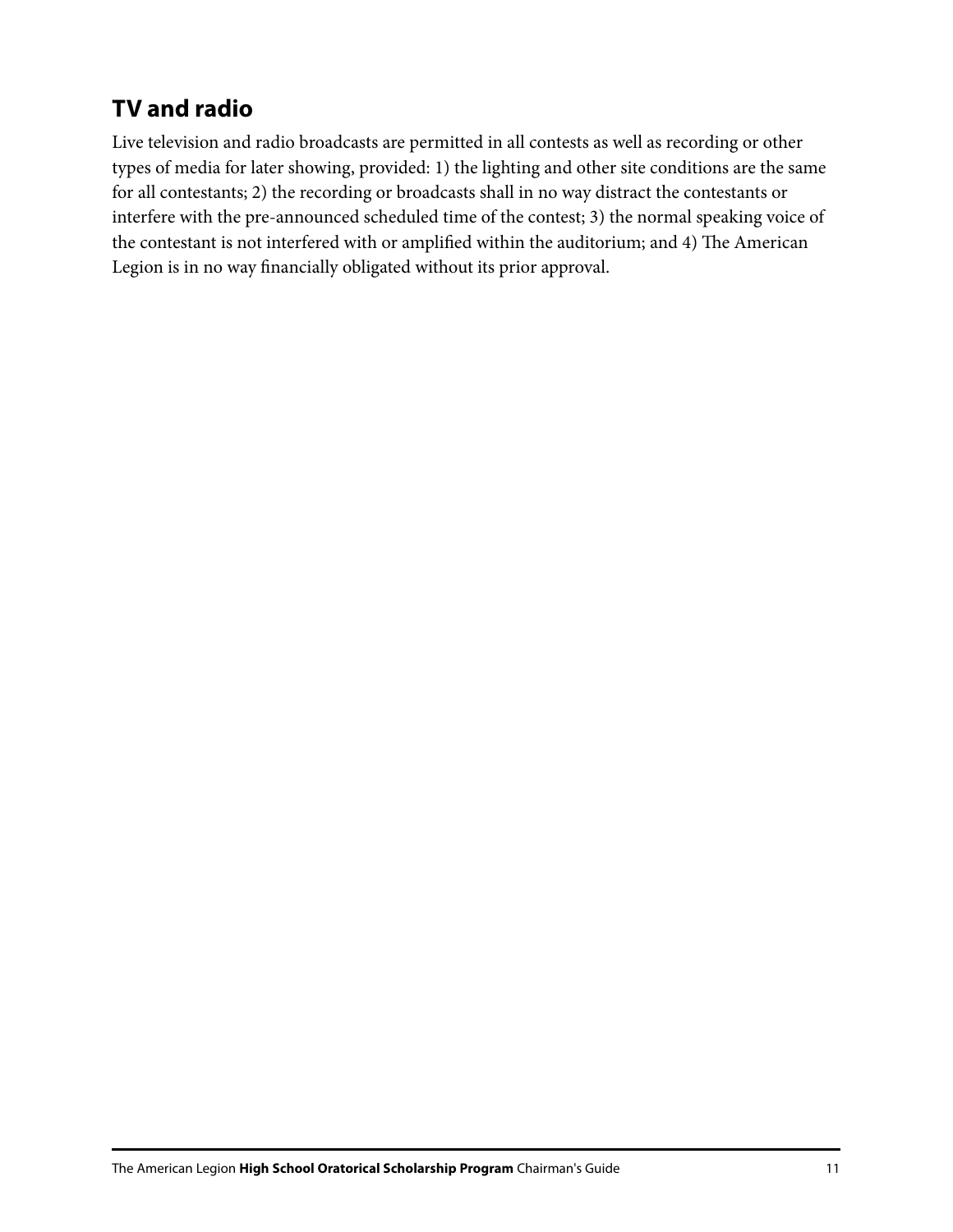# Chapter Four **Suggested contest script**

#### **Opening remarks**

Good morning, ladies and gentlemen, and welcome to the (contest level) of The American Legion High School Oratorical Scholarship Program.

Before we begin the contest, I ask that Legionnaires uncover and everyone please rise for the invocation given by \_\_\_\_\_\_\_\_\_\_\_\_\_\_\_\_\_\_\_\_\_\_\_\_\_\_.

INVOCATION

Please join \_\_\_\_\_\_\_\_\_\_\_\_\_\_\_\_\_\_\_ in reciting the Pledge of Allegiance.

PLEDGE

You may re-cover.

#### **Audience briefing**

This is the \_\_\_\_\_\_\_\_\_\_ annual American Legion High School Oratorical Scholarship Program Contest, and this morning you will be hearing \_\_\_\_\_\_ speakers. I have several introductions, but I will save them until after the conclusion of the contest. You will notice that the contestants are not in the auditorium at this time. Throughout the competition portion, they will appear on stage only to deliver their respective orations.

In fairness to all contestants, I ask that you do not applaud until the contest is completed. I would also remind you that there will be no photos or video during these proceedings. It would be a good idea to put your cameras and phones away until the end of the contest. There will be an opportunity to take photos at the end of this round. In addition, if anyone in the audience is carrying a phone or any other electronic device, please make sure that it is turned off. I would also ask that anyone wearing an alarm type watch deactivate it.

Our speakers will be introduced by number only. Prompting in any manner is not permitted. Doing so may result in the disqualification of the speaker. Each speaker is about to deliver an eight -to 10-minute prepared oration on some phase of the Constitution of the United States. The contestants are not allowed to use notes, a podium or a sound system.

The contestants will be shown a time card at the \_\_\_\_\_\_th, \_\_\_\_\_th, and \_\_\_\_\_\_th minute mark of their oration. If there is a violation of the time requirement, a penalty of one point for each minute, or fraction thereof, shall be assessed against the contestant's total score.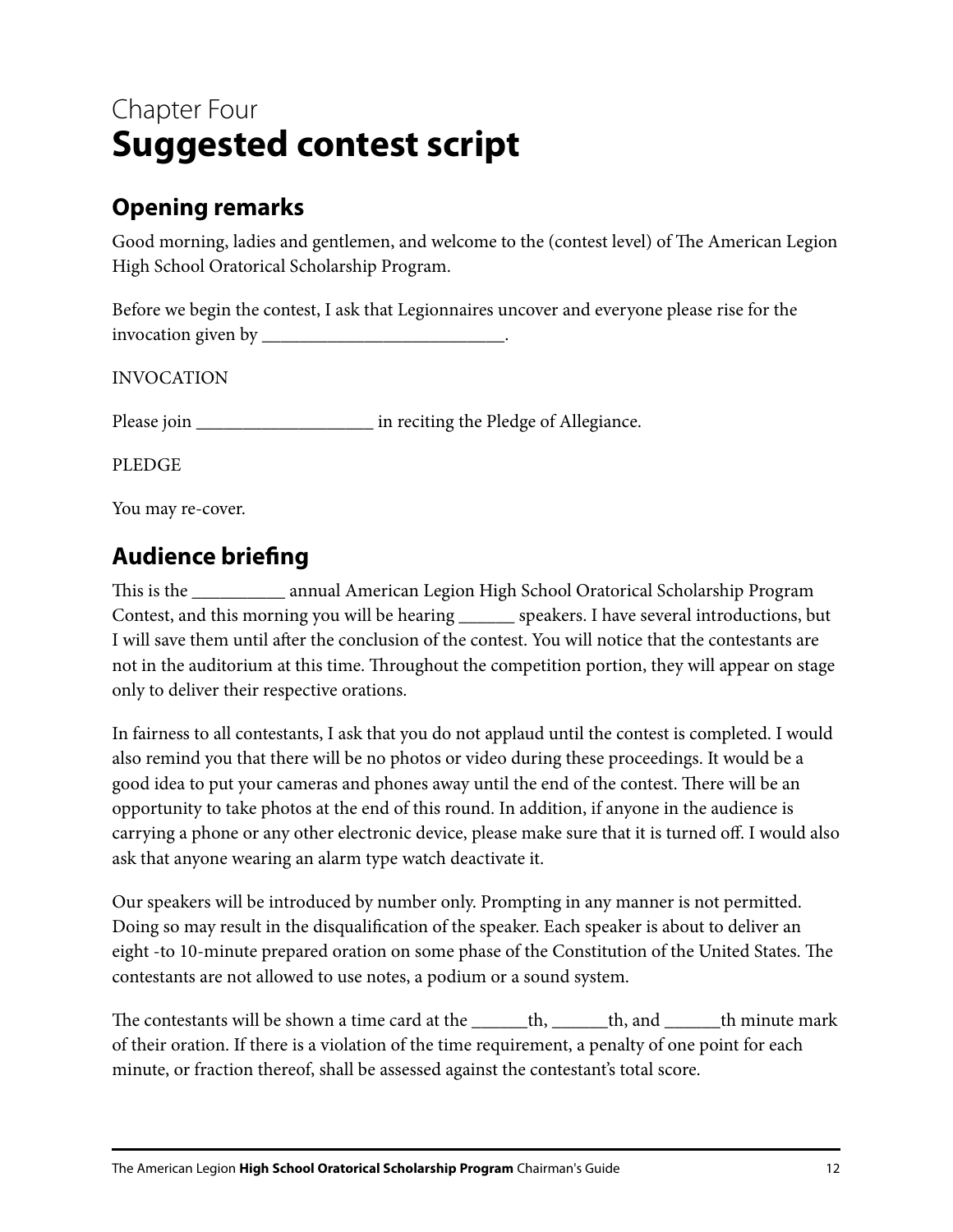#### **Prepared oration**

There will be a short pause between contestants to allow the judges time to mark their score cards. Before introducing the last speaker, I will ask a member of the audience to draw an assigned topic from the four provided. When the last contestant has spoken for seven minutes on the prepared oration, contestant No. 1 will be taken to a private room and given the topic card and allowed five minutes to prepare his or her assigned topic presentation. I will read the assigned topic to you before contestant No. 1 is introduced. All contestants then speak for three to five minutes on the same subject.

If everyone is ready, I will call for contestant No. 1. The title of his/her oration is \_\_\_\_\_\_\_\_\_\_\_\_\_\_\_\_\_\_\_\_\_\_

(ORATION IS GIVEN)

The time for contestant No. 1 is \_\_\_\_\_ minutes and \_\_\_\_\_\_ seconds.

\_\_\_\_\_\_\_\_\_\_\_\_\_\_\_\_\_\_\_\_\_\_\_\_\_\_\_\_\_\_\_\_\_\_\_\_\_\_\_\_\_\_\_\_\_\_\_\_\_\_.

There is (no) time penalty.

(PAUSE)

(Follow the same procedure for the remaining contestants.)

#### **Assigned topic discourse**

For the past five minutes, contestant No. 1 has been in a private room preparing for the assigned topic presentation. The topic the contestants will address during this portion of the contest is (read the topic).

Now, if everyone is ready (pause and look around), I will call for contestant No. 1.

```
(ASSIGNED TOPIC IS GIVEN)
```
The time for contestant No. 1 is \_\_\_\_\_ minutes and \_\_\_\_\_\_\_ seconds. There is (no) time penalty.

(Follow the same procedure for the remaining contestants.)

#### **Introductions and winner announcements**

This concludes the contest. Will the judges and tabulators please go directly to the tabulation room for determination of the contest results?

After the contest is completed, introduce judges and contestants by name, city and state. Make any other introductions at this time.

Announce the winners and present awards.

The contest may be closed with a benediction prayer if desired.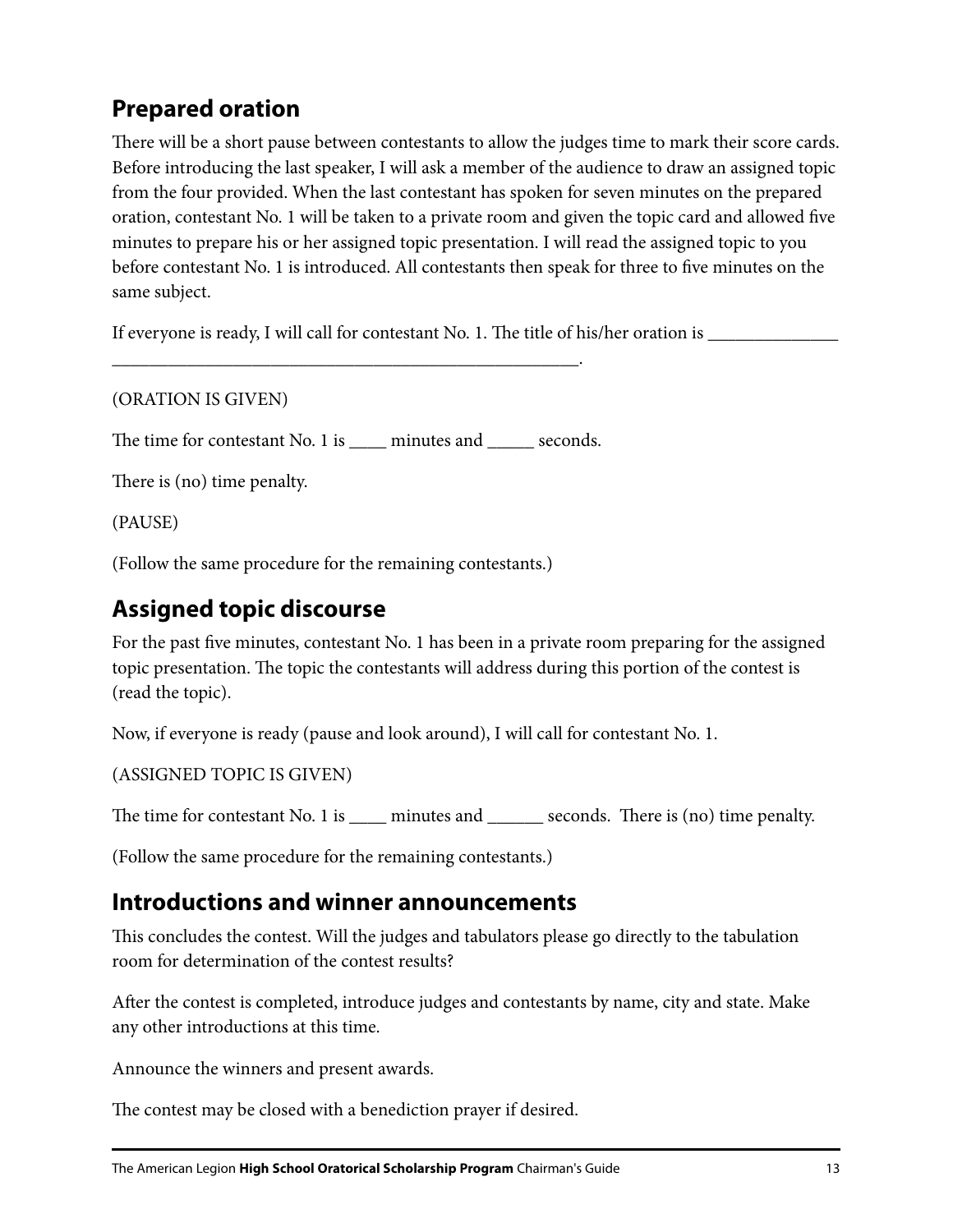# Chapter Five **Contest briefings**

#### **Overview**

To conduct a successful contest, everyone involved – contestants, judges, tabulators, timers, escorts, ushers, assigned topic preparation room monitors and audience members – must know what is expected of them. For many, it may be their first Oratorical contest.

The contest must be conducted by officials who thoroughly understand their jobs. We owe it to all to conduct the contest in as professional a manner as possible using well-informed, capable people. We do that by taking the time to thoroughly brief everyone associated with the contest.

#### **Contestants**

Contestants should have an opportunity to visit the contest site and familiarize themselves with the facility and contest procedures. Along with their coaches and/or parents, they should be given time alone to test the contest room's acoustics. This often-overlooked practice helps reduce a contestant's fear of speaking in an unfamiliar place.

Take every opportunity to put contestants at ease while still keeping the contest on schedule.

The chairman or their designated representative should meet contestants as they arrive and welcome them to the contest. At a designated time, the contestants, their parents and coaches should meet as a group for the briefing.

Explain the contest operation to them. Don't assume they know the basics. Advise them they will have from eight to 10 minutes to deliver their prepared oration, that the drawing for the assigned topic will be just prior to the last speaker, and that each contestant will have five minutes to prepare for their three-to-five minute assigned topic presentation. If contestants are competing in their first contest, spend more time to make sure they thoroughly understand how it operates.

At times, distractions arise that are beyond the control of the contest officials. For example, determine what to do if a fire alarm should sound and advise contestants what will happen. Point out other possible distractions, like uncontrollable noise that might come from an adjoining room or even from the auditorium.

Advise contestants where the timekeepers will be seated and at what point they will raise the numbered timecards. It is standard procedure for the timers to raise the cards on the minute, not 15 seconds before or after the minute.

Advise contestants that the judges will be scattered throughout the audience, but under no circumstances should they be told their exact locations.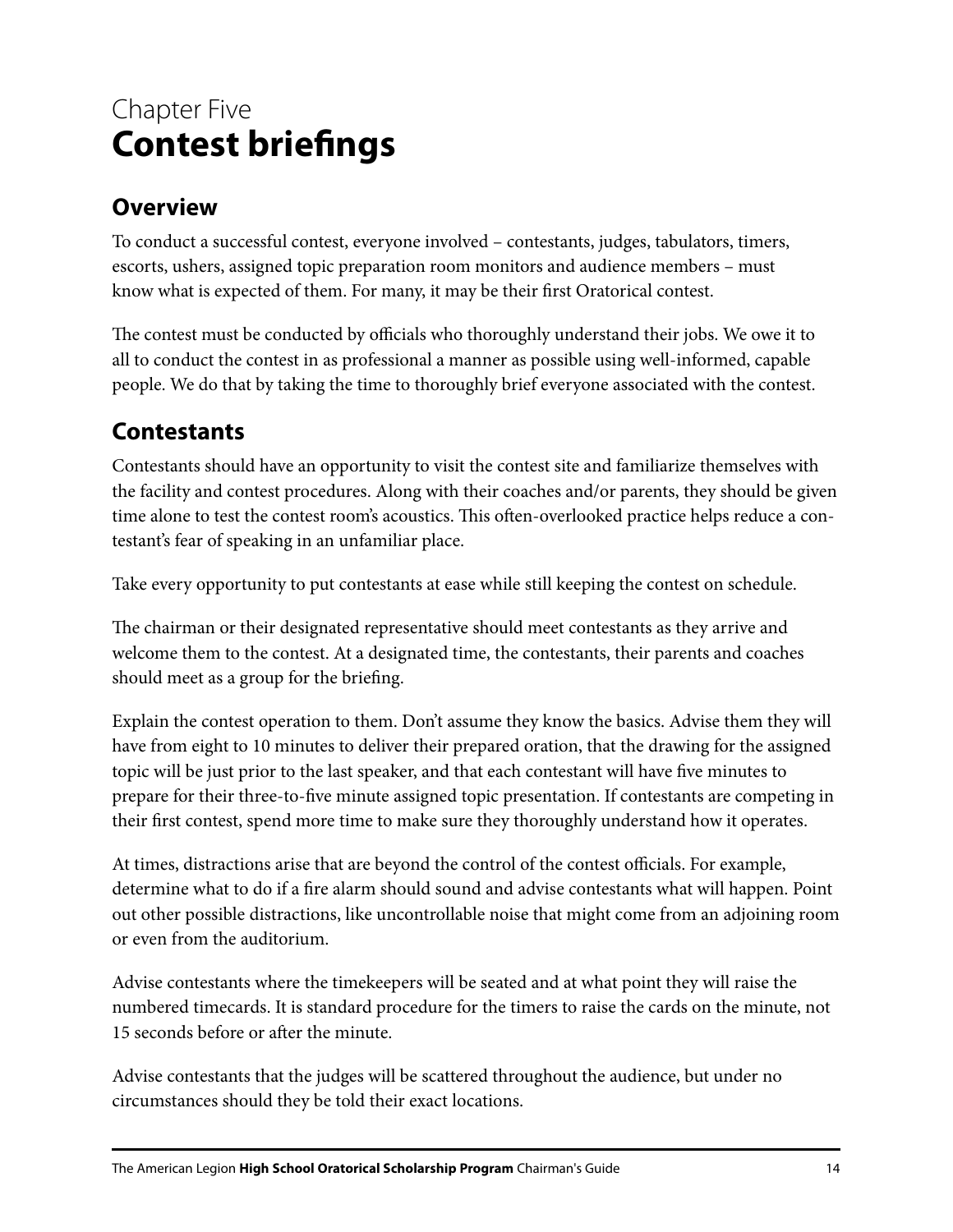The chairman should give a thorough briefing, providing adequate time to answer any questions contestants might have and to make them comfortable in what may be a stressful environment.

Just prior to the start of the contest, the chairman should have contestants draw for speaking order. The best method is to have numbers written on small pieces of paper and have each of the contestants come forward, one at a time, and draw a number.

Throughout the briefing and prior to the actual contest, there should be no contact between the judges and the contestants. Always keep the two groups separated, preferably in different rooms.

Briefing contestants and others involved is important. Take the time to do it right.

#### **Judges**

The general responsibilities of contest judges were covered earlier in Chapter Three. However, it is important they receive a thorough orientation prior to the contest.

Judges should be instructed to report to a private room away from the contestants and others attending the event at least 45 minutes prior to the contest so that adequate time is available for the briefing. The room in which the briefing is held should be off-limits to everyone except the judges and contest chairman (or the chairman's designated representative).

The chairman should welcome the judges, thank them for serving, and distribute the official scorecards, scratch tally sheets, pencils and clipboards. The chairman should cover all aspects of the contest, especially how it will be conducted and the procedures for arriving at a winner.

#### **Scorecard and scoring system**

Judges should carefully study and understand the scorecard and scoring system. As a guideline, judges are encouraged to award their top choice (speaker) approximately 90 points with others proportionally lower. (This is particularly important in the event of a tie.)

Lack of emphasis in the prepared oration and the assigned topic on the duties and obligations of a citizen to our government must result in the judges downgrading the contestant involved. Judges may downgrade a contestant up to a total of 10 points for failure to speak on the Constitution.

Each judge shall insert the total number of points credited to the contestant and also insert in the placement column the placement for each contestant in accordance with the highest total point scores. If a tie exists in the total point scores on a judge's scorecard, the judge must adjust the scoring of the tied contestants so that no two contestants have the same total point score. This will enable the judge to rank one contestant above the other in the placement column.

Judges shall refrain from discussing any phase of the contest or their judging methods with anyone but the contest chairman following the contest.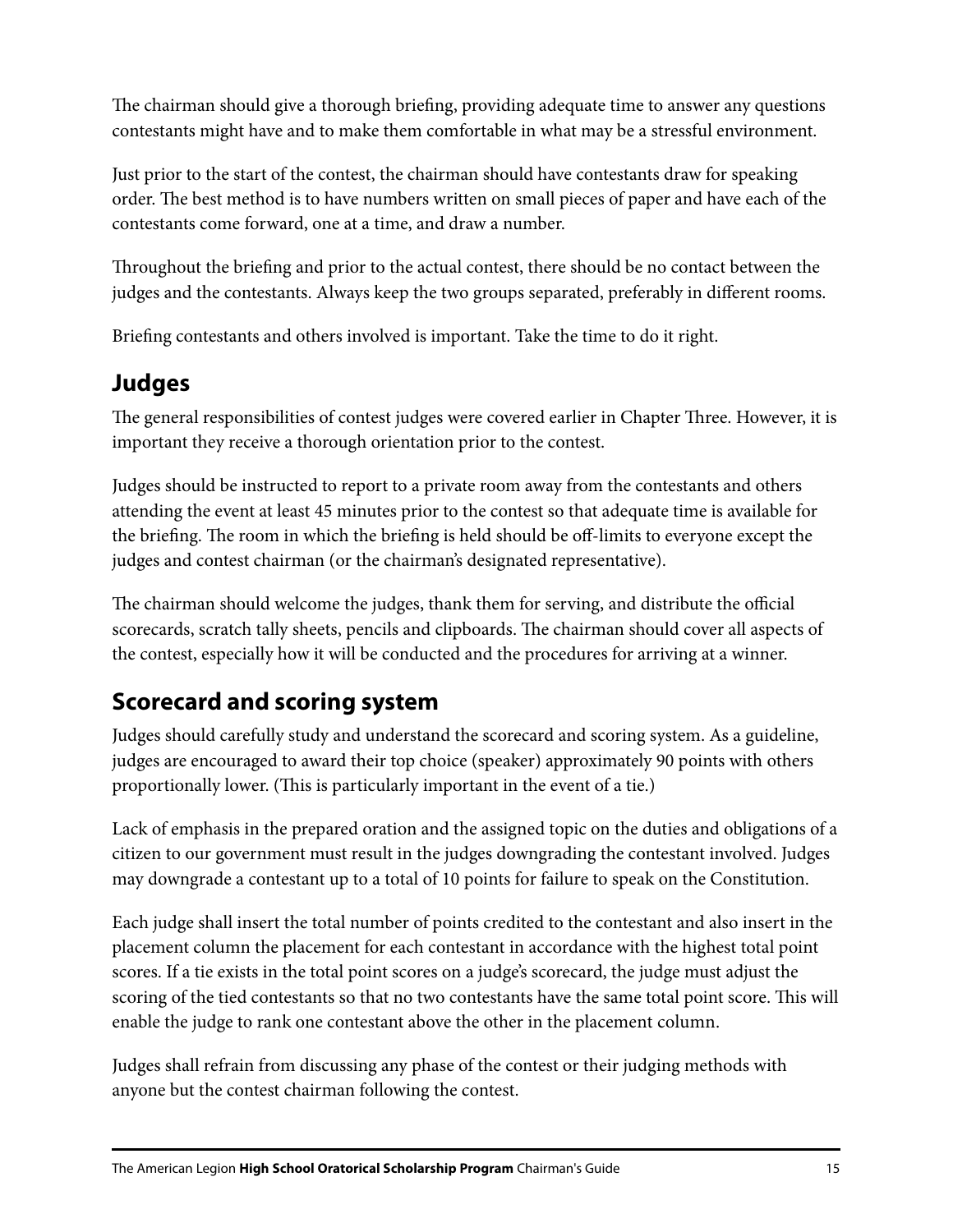**Note:** Judges should be provided study materials prior to the contest including the national rules brochure and a copy of the U.S. Constitution. But before that, the chairman should have given much thought to the selection of judges. Appointments should be based on ability and not on political or personal favor. Select them with care, then make sure they know their responsibilities.

#### **Timekeepers**

There must be two timekeepers for the contest seated on the main floor and in full view of the contestants as they deliver their orations.

A chairman often takes for granted that a timer knows how to operate a stopwatch. There are several types of stopwatches, so the chairman should meet with the timekeepers to discuss their responsibilities and practice using the stopwatches.

The chairman also should ensure timers have the materials needed to fulfill their responsibilities, including two stopwatches, a timekeeper record card, time cards numbered 8, 9, and 10 for the prepared oration, and time cards numbered 3, 4, and 5 for the assigned topic discourse.

Timers must understand they are to begin timing when a contestant begins to speak and stop when the contestant ceases to speak. The timers will enter the exact time consumed on the timekeeper record card.

#### **Tabulators**

The tabulation of judges' scorecards is crucial to avoid a scoring problem. The tabulators should have a thorough knowledge of the scoring process, be adept with a calculator (to check judges' addition totals), and be familiar with the tie-breaking procedures (discussed in Chapter Three). The tabulation process should be thorough and not expedited or abbreviated by time restraints. Before the results are announced, all tabulators and the contest chairman should be certain that the proper procedures were followed and the correct winner identified.

#### **Ushers**

The number of ushers required for a contest must be determined by the contest chairman based on the number of doors affording entrance to the contest room or auditorium. The contest chairman should meet with ushers prior to the contest and advise them of their responsibilities, which are to assist in seating the audience and to distribute programs. They will control the entrance to the auditorium while a contestant is speaking and ensure there is no interruption.

#### **Escorts**

Contest chairmen must determine the number of escorts needed for the contest. Some appoint one escort for each contestant; escorts remain with their designated contestants throughout the contest, except when they are giving their prepared oration or assigned topic presentation.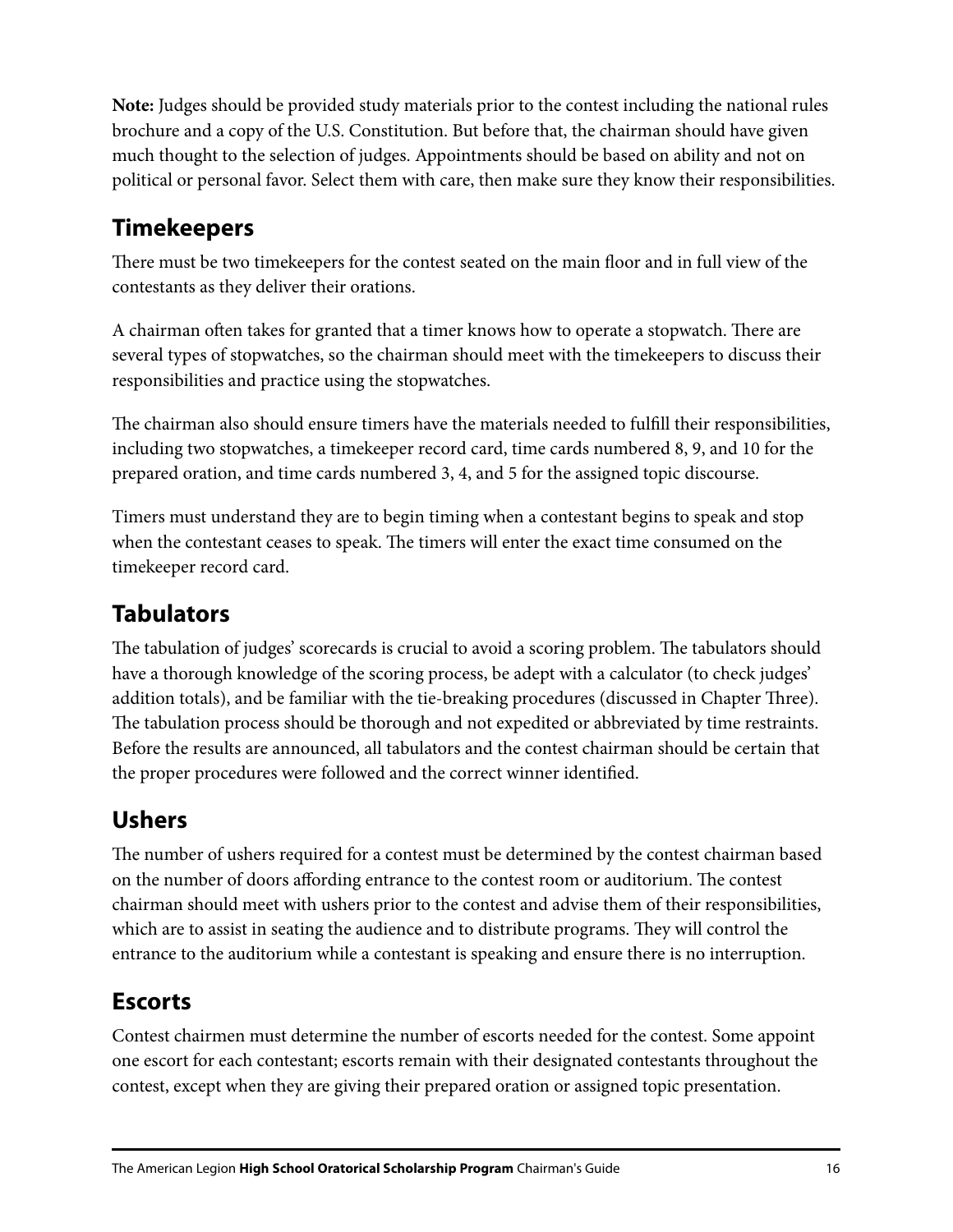Other chairmen appoint one or two escorts to assist in moving contestants from the holding room to the auditorium stage. Either method is permitted and the layout of the contest facility or the availability of help will dictate which method will work best.

Ushers and escorts are often overlooked by chairmen when they give instructions. This should not happen, as every official's role is critical to the contest's overall operation.

#### **Assigned topic preparation room monitor**

The assigned preparation room monitor's responsibility is to make sure that the contestant understands the five-minute preparation time and that no outside notes have been brought into the room. The contestant can use a blank sheet of paper to assemble thoughts, if desired. The contestant must return the scratch paper to the monitor following the the preparation time. The door to the room should remain open, and the monitor will ensure that any noise in the area is kept to a minimum.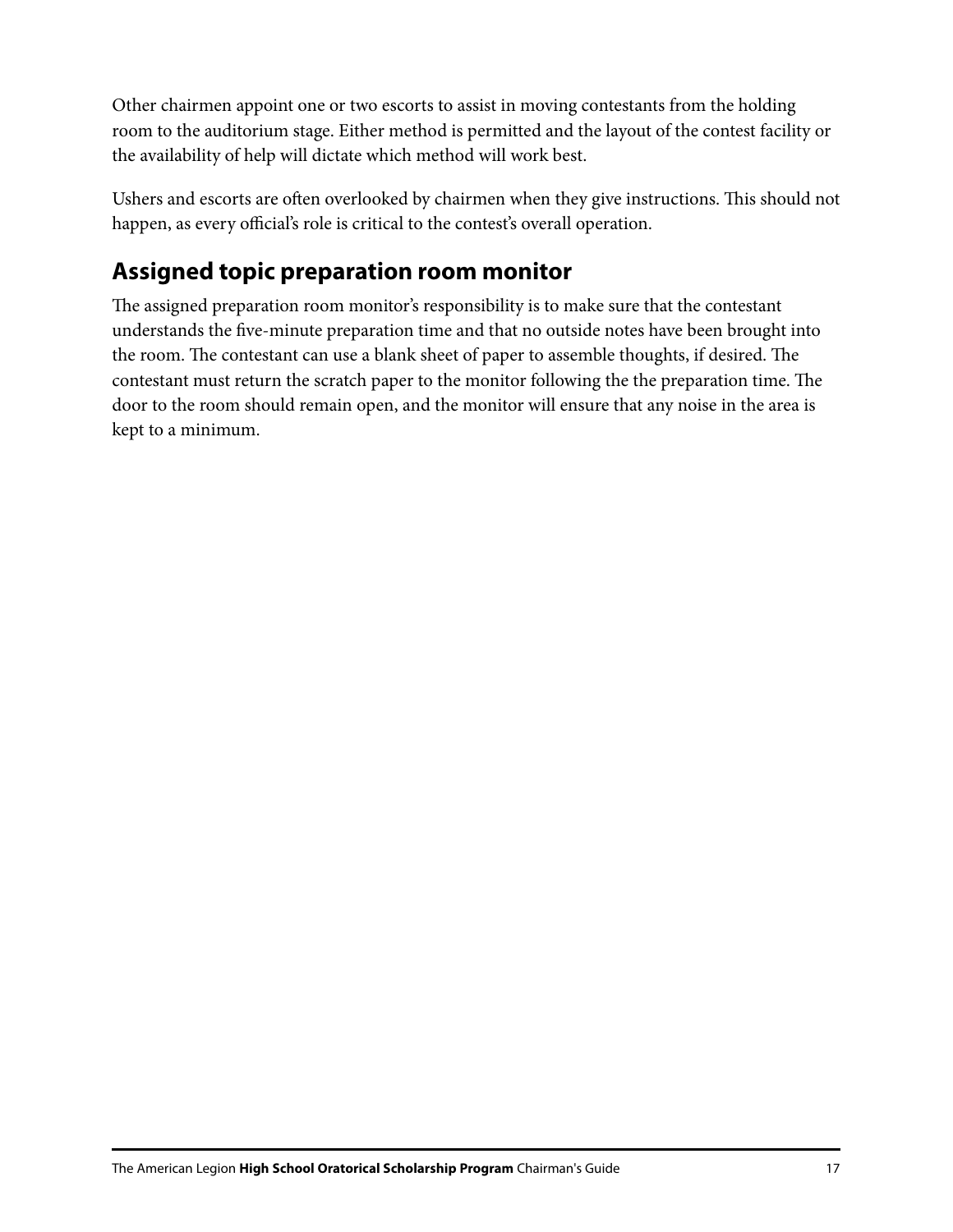# Chapter Six **Key points to remember**

- 1. Make certain all contest officials understand their duties and responsibilities. Provide thorough instructions to the judges, making certain each understands the scoring system and timing/penalty requirement.
- 2. Instruct contestants regarding contest rules. Allow them time to inspect the contest site prior to the contest, including holding and assigned topic preparation rooms.
- 3. Announce that there will be no applause or photography during the contest, and that the audience must remain seated and quiet during a contestant's presentation.
- 4. Have contestants draw for speaking order and remain in a soundproof room until called on to speak. Contestants will be introduced by number and must return to the waiting room after their presentation.
- 5. Introduce contestants by name, city and state only after final tabulation, but prior to announcing the results. Judges and contest officials may also be introduced at this time.
- 6. Select an American Legion official to award prizes to the winners.
- 7. Provide instructions to the contest winner regarding their next level of competition.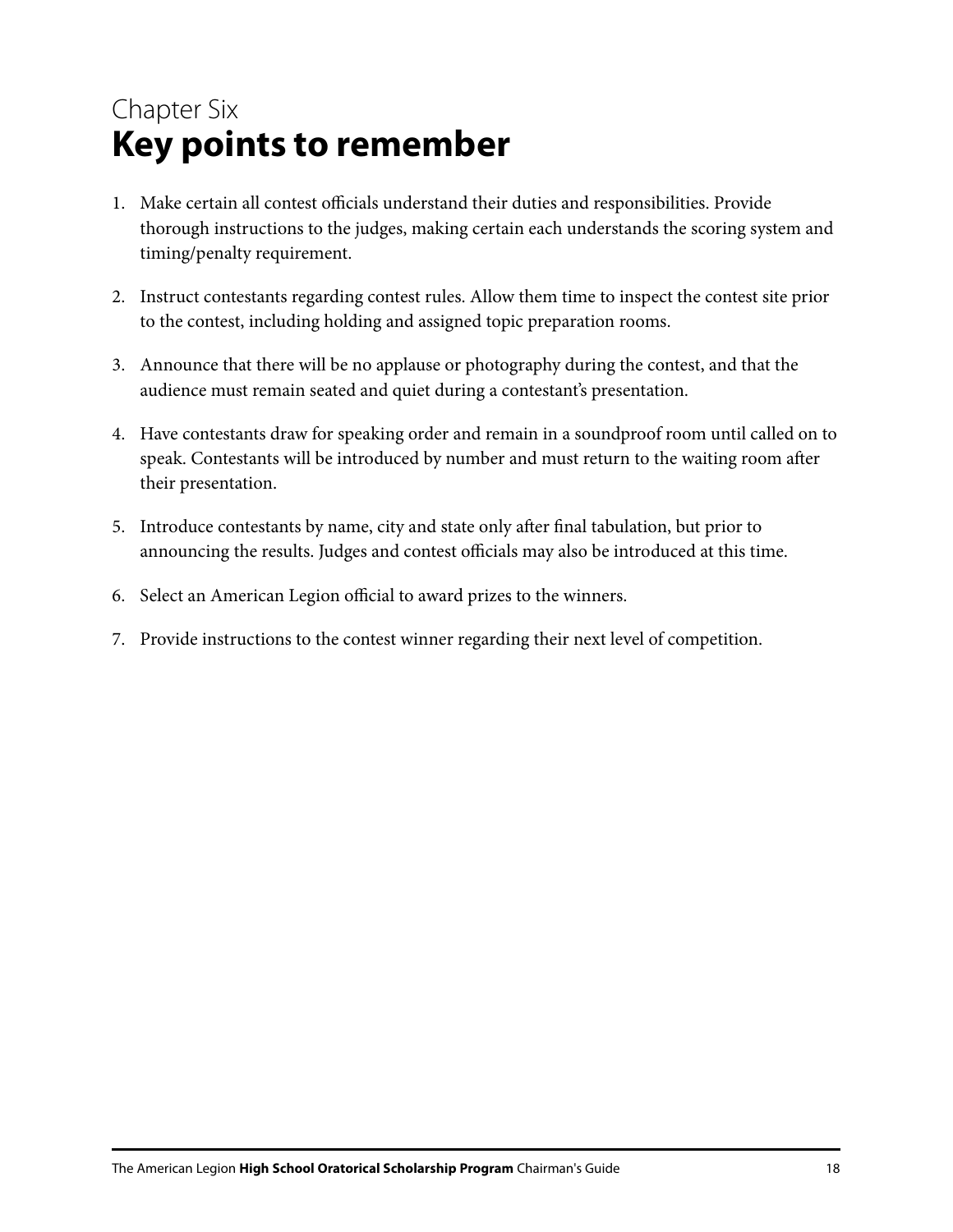### Chapter Seven **Contest floorplan**

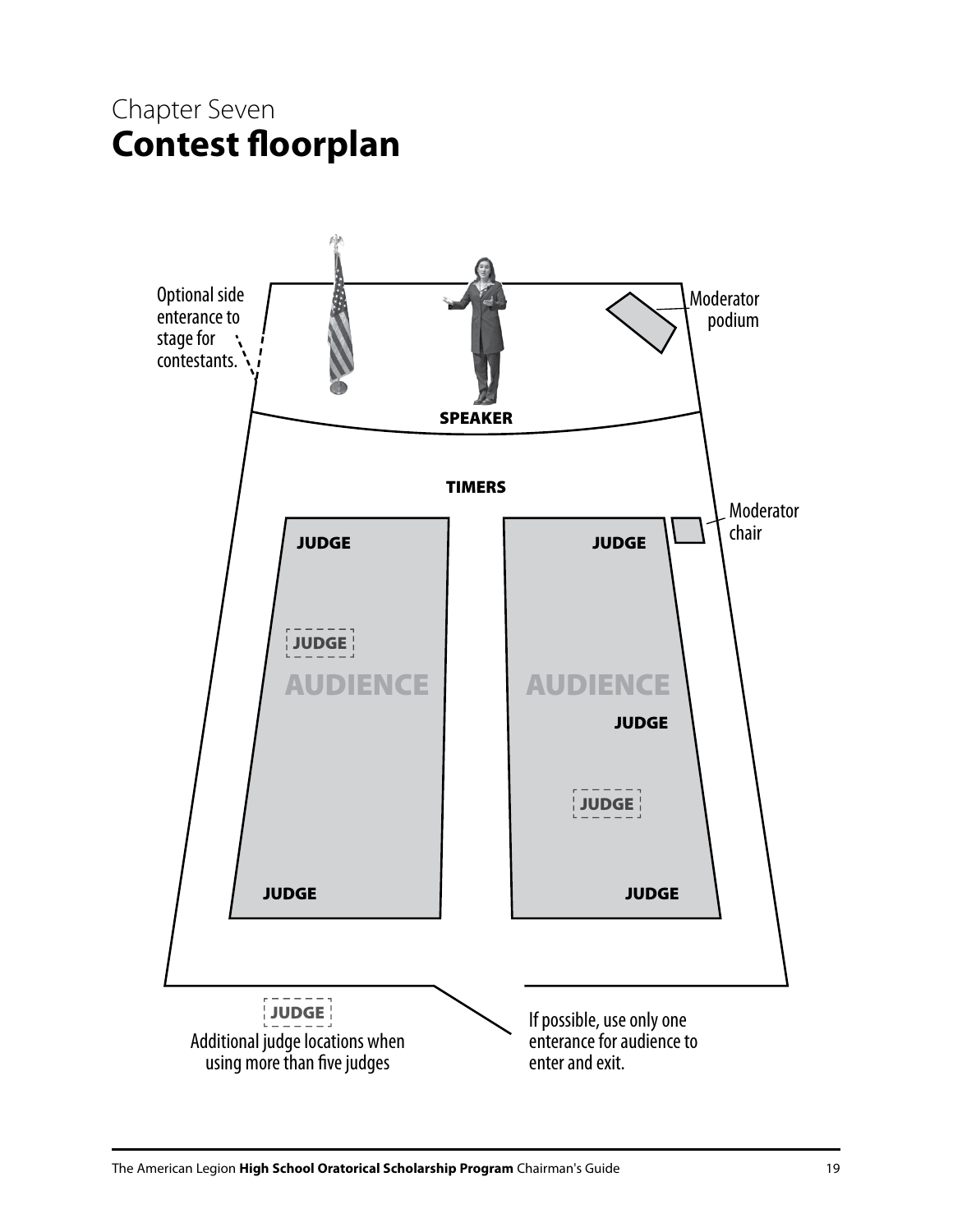### Chapter Eight **Chairman's checklist**

#### **Facilities required**

- $\square$  Name of school or other facility
- $\Box$  Name of auditorium
- $\Box$  Seating capacity
- $\Box$  Stage or raised platform
- $\Box$  U.S. flag
- $\Box$  Acoustics (quality)
- $\Box$  Waiting room(s) with at least 10 chairs
- $\square$  Soundproof, close to auditorium
- $\Box$  Waiting room(s) for assigned topic preparation
- $\Box$  Class bells disconnected
- $\Box$  Parking facilities available

#### **Materials required**

- $\Box$  Clipboards for judges
- $\Box$  Stopwatches (2)
- $\Box$  Pencils
- $\Box$  Calculator or adding machine
- $\Box$  Judges' instructions/scorecards
- $\Box$  Judges' scratch tally sheets
- $\square$  Tabulator instructions/tabulation card
- Timekeeper instructions/timekeeper record card
- Numbered time cards
- $\Box$  Assigned topic cards
- $\Box$  Printed programs
- $\Box$  National rules brochures
- $\Box$  Certificates of appreciation for contest workers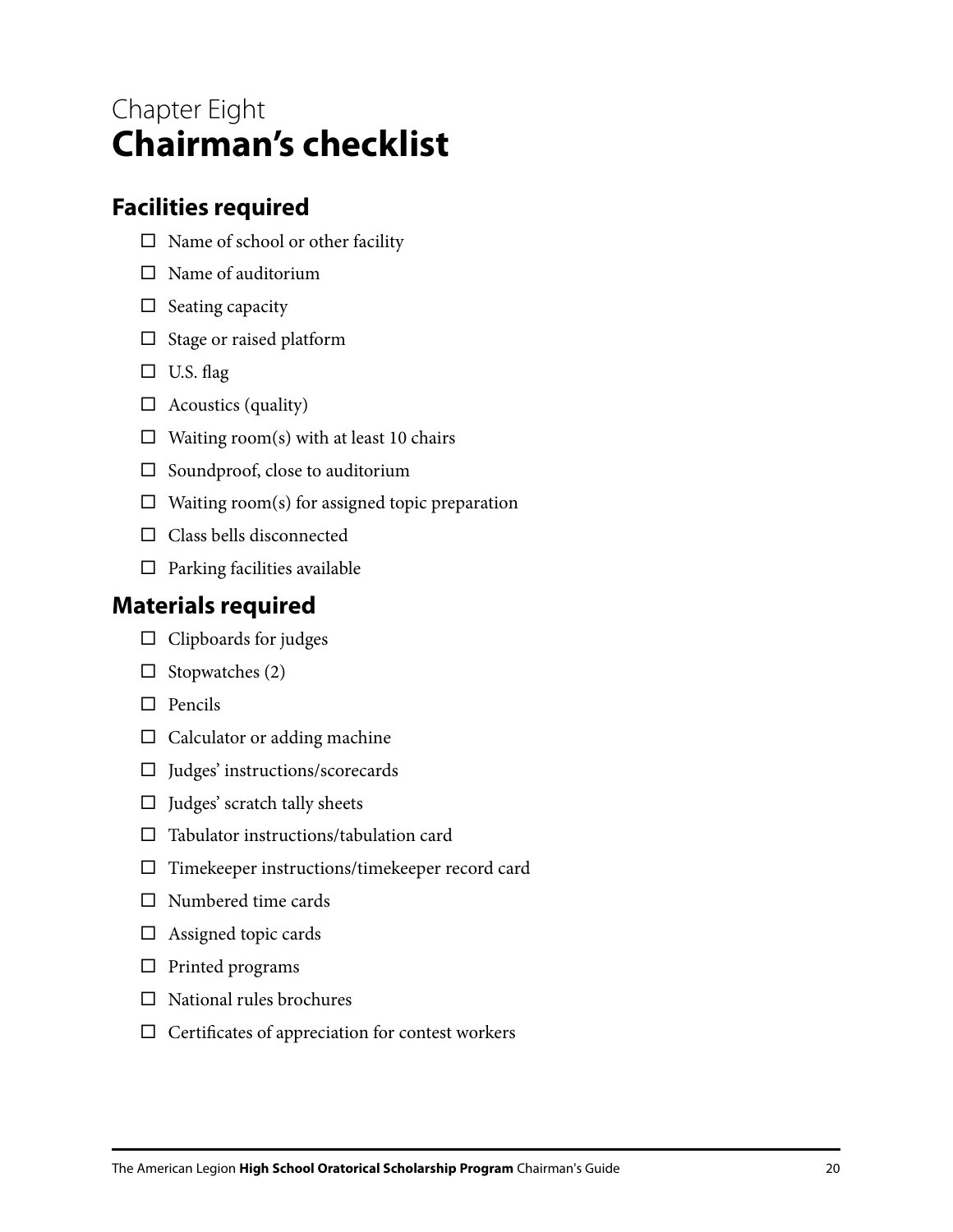#### **Appointments**

- $\Box$  Judges (5)
- $\Box$  Tabulators (3)
- $\Box$  Timekeepers (2)
- □ Escorts
- $\square$  Ushers
- $\Box$  Assigned topic preparation room monitors
- $\square$  Publicity chairman
- $\square$  Transportation chairman

#### **Audience**

- $\square$  Local high schools
- $\square$  Speech teachers
- $\Box$  Civic leaders
- American Legion, Auxiliary and SAL officials

#### **Publicity arrangements**

- $\Box$  Invite local news media
- $\square$  Photographer

#### **Entertainment (contingent on contest arrangements)**

 $\square$  Banquet/luncheon

#### **Acknowledgments**

 $\Box$  Thank-you notes, certificates of appreciation, etc., for all contest personnel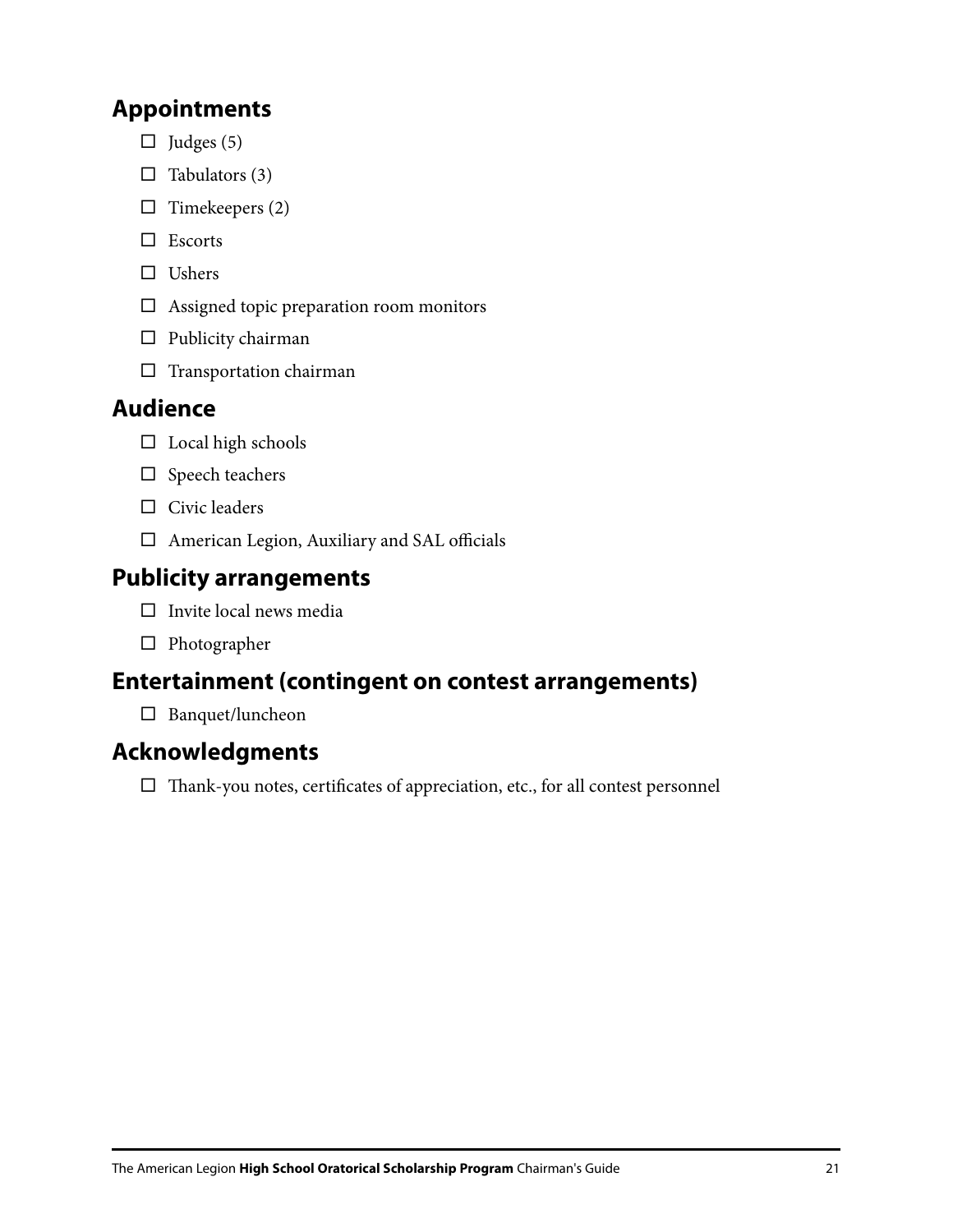# Chapter Nine **Contest follow-up**

- 1. Notify the contest chairman at the next level of competition who won your contest. If the name of the contact at the next level is not known, notify your department adjutant.
- 2. Show your appreciation to judges by presenting them with certificates of appreciation or plaques. It may also be proper to honor contestant coaches with some form of recognition.
- 3. Provide a post-contest press release to the media. Go to **legion.org/oratorical/resources** to download an example.
- 4. Write thank-you notes or letters to all contest personnel.
- 5. Schedule contest winners to present their oration before other school and/or civic groups.
- 6. Follow your contest winner through future levels of competition.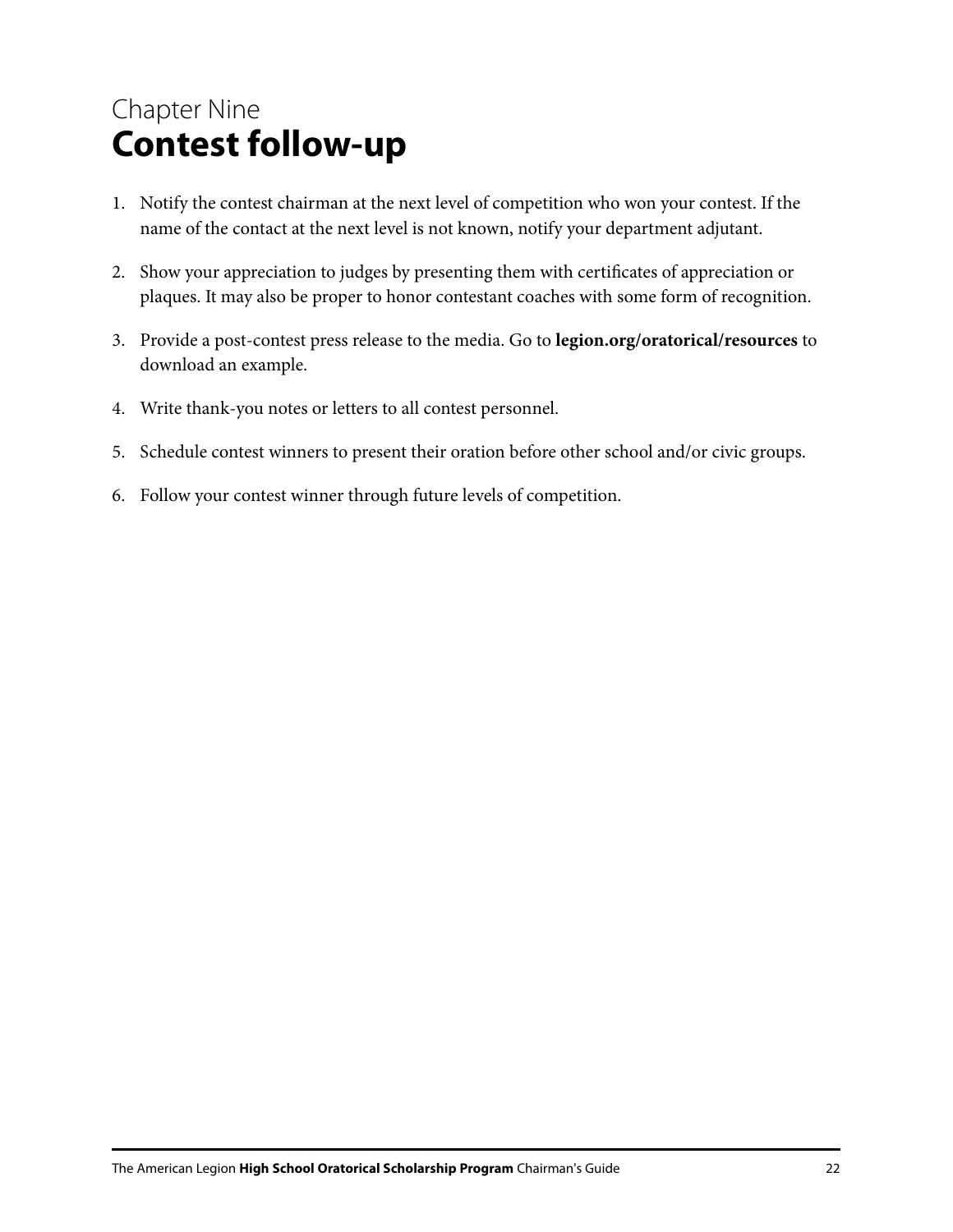# Chapter Ten **Contest forms and materials**

The following contest forms are examples. They may be reproduced locally for your use, or you may contact your department headquarters for additional copies.

- Judge's scorecard
- Tabulation card
- Timekeeper record card
- Judge scratch tally sheet (prepared oration)
- Judge scratch tally sheet (assigned topic)

Additional materials for use in preparation for an Oratorical contest include the following items:

- Contest promotional brochure
- Contest files are available for download at **legion.org/oratorical/resources**, including:
	- » National rules brochure. Current year's rules.
	- » *How to Conduct the National High School Oratorical Contest* video series
	- » National finals video. Video of the most recent National Oratorical Contest.
	- » Sample news releases to send to local media to promote the contest. One promotes the upcoming event and the other names the winner.
	- » Sample PSAs to send to local broadcast media to promote the contest
	- » Contest PSA video
	- » Excel judge's scorecard and tabulation card spreadsheet
	- » Judge scratch tally sheet (prepared oration)
	- » Judge scratch tally sheet (assigned topic)
- Declaration of Independence and U.S. Constitution. The text of both documents. Stock No. 755.206. Consult Emblem Sales catalog for pricing. Available at **emblem.legion.org**.

For current contest information on The American Legion's High School Oratorical Scholarship Program, go to **legion.org/oratorical**.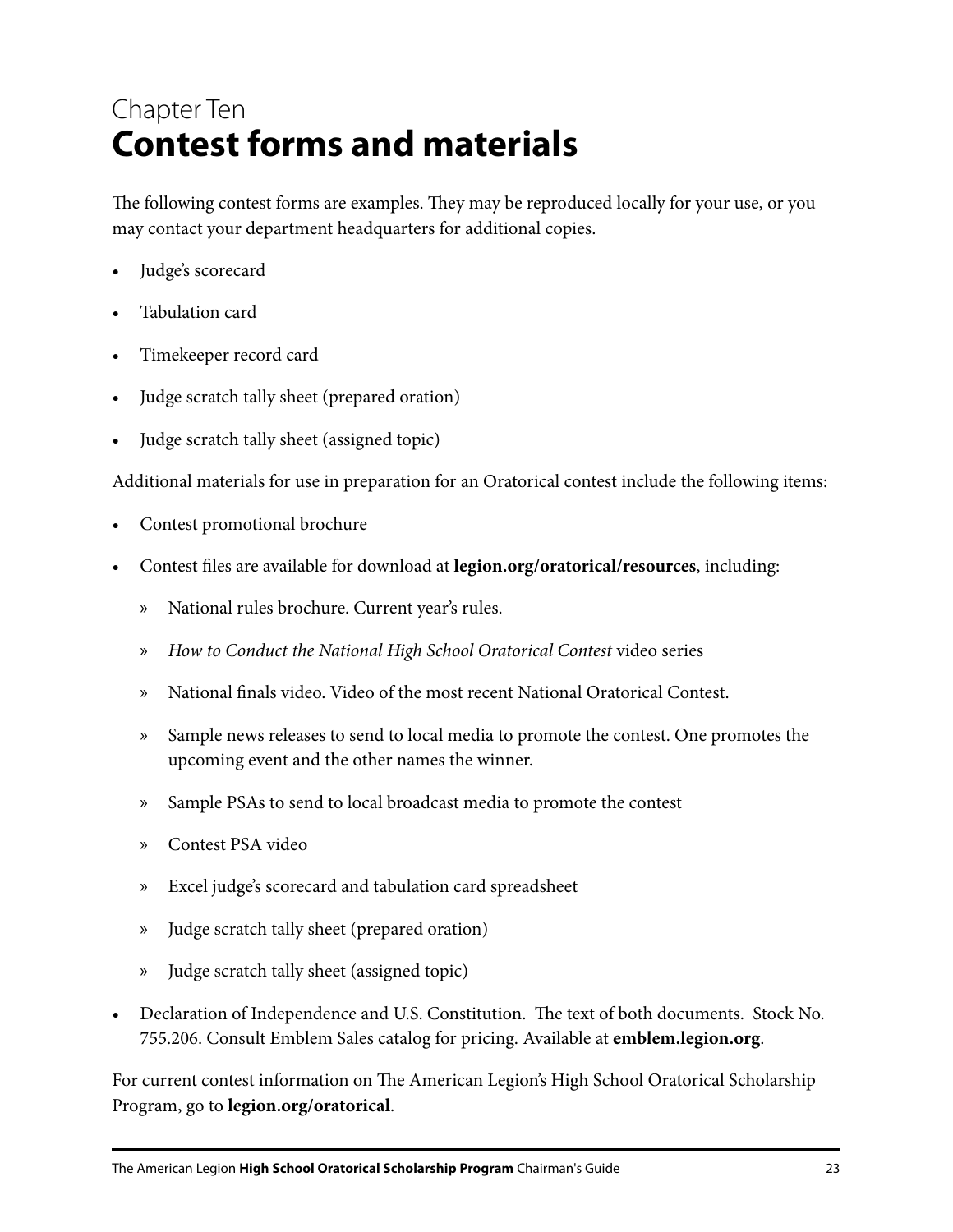

# $\begin{array}{ll} \text{THEOREM} & \text{The image shows the program of the image.} \\ \text{The image shows the program of the image.} \\ \text{The image shows the program of the image.} \\ \text{The image shows the program of the image.} \\ \text{The image shows the program of the image.} \\ \text{The image shows the program of the image.} \\ \text{The image shows the program of the image.} \\ \text{The image shows the program of the image.} \\ \text{The image shows the program of the image.} \\ \text{The image shows the program of the image.} \\ \text{The image shows the program of the image.} \\ \text{The image shows the program of the image.} \\ \text{The image shows the program of the image.} \\ \text{The image shows the program of the image.} \\ \text{The image shows the program of$ THE AMERICAN LEGION**HIGH SCHOOL ORATORICAL SCHOLARSHIP PROGRAM - "A CONSTITUTIONAL SPEECH CONTEST"**



NAME OF JUDGE: NAME OF JUDGE:

|                                                                                                             |                               |        | Contestants |   |           |    |
|-------------------------------------------------------------------------------------------------------------|-------------------------------|--------|-------------|---|-----------|----|
| <b>A. CONTENT</b>                                                                                           |                               | $\sim$ | m           | 4 | <b>In</b> | ۱O |
| 1. Was the speech original, fresh, and direct,                                                              | 12 points<br>Prepared Oration |        |             |   |           |    |
| applying the contestant's knowledge?                                                                        | 4 points<br>Assigned Topic    |        |             |   |           |    |
| 2. Did the contestant skillfully select examples,                                                           | 12 points<br>Prepared Oration |        |             |   |           |    |
| descriptions, analogies, and specific data?                                                                 | 4 points<br>Assigned Topic    |        |             |   |           |    |
| 3. Was the speech logical, well organized, and                                                              | 12 points<br>Prepared Oration |        |             |   |           |    |
| developed?                                                                                                  | 4 points<br>Assigned Topic    |        |             |   |           |    |
| 4. Did the contestant show a comprehensiveness                                                              | 16 points<br>Prepared Oration |        |             |   |           |    |
| of knowledge of the subject matter?                                                                         | 6 points<br>Assigned Topic    |        |             |   |           |    |
| <b>B. SPEAKING SKILLS</b>                                                                                   |                               |        | m           |   | m         | ۱٥ |
| 1. Did the contestant use volume, rate, pitch, and                                                          | 6 points<br>Prepared Oration  |        |             |   |           |    |
| diction effectively?                                                                                        | 4 points<br>Assigned Topic    |        |             |   |           |    |
| 2. Rate the contestant's style: language use,                                                               | 6 points<br>Prepared Oration  |        |             |   |           |    |
| word arrangement and selection, and transitions.                                                            | 4 points<br>Assigned Topic    |        |             |   |           |    |
| 3. Were body actions -- poise, eye contact,<br>posture, gestures, facial expressions --                     | 6 points<br>Prepared Oration  |        |             |   |           |    |
| appropriate?                                                                                                | 4 points<br>Assigned Topic    |        |             |   |           |    |
| SUB-TOTAL                                                                                                   |                               |        |             |   |           |    |
| PENALTIES: 1 point for each minute or fraction                                                              | Prepared Oration              |        |             |   |           |    |
| thereof over or under allotted time                                                                         | Assigned Topic                |        |             |   |           |    |
| 1-10 points for failure to speak on the Constitution                                                        |                               |        |             |   |           |    |
| <b>Final Total Points</b>                                                                                   |                               |        |             |   |           |    |
|                                                                                                             |                               |        |             |   |           |    |
| (Highest Points = 1st place, second highest points = 2nd place, etc.)<br>Position Number - 1, 2, 3, 4, 5, 6 |                               |        |             |   |           |    |

Judge's Signature: **Judge's Signature:** 

Score all contestants - NO TIES PERMITTED **Score all contestants - NO TIES PERMITTED**

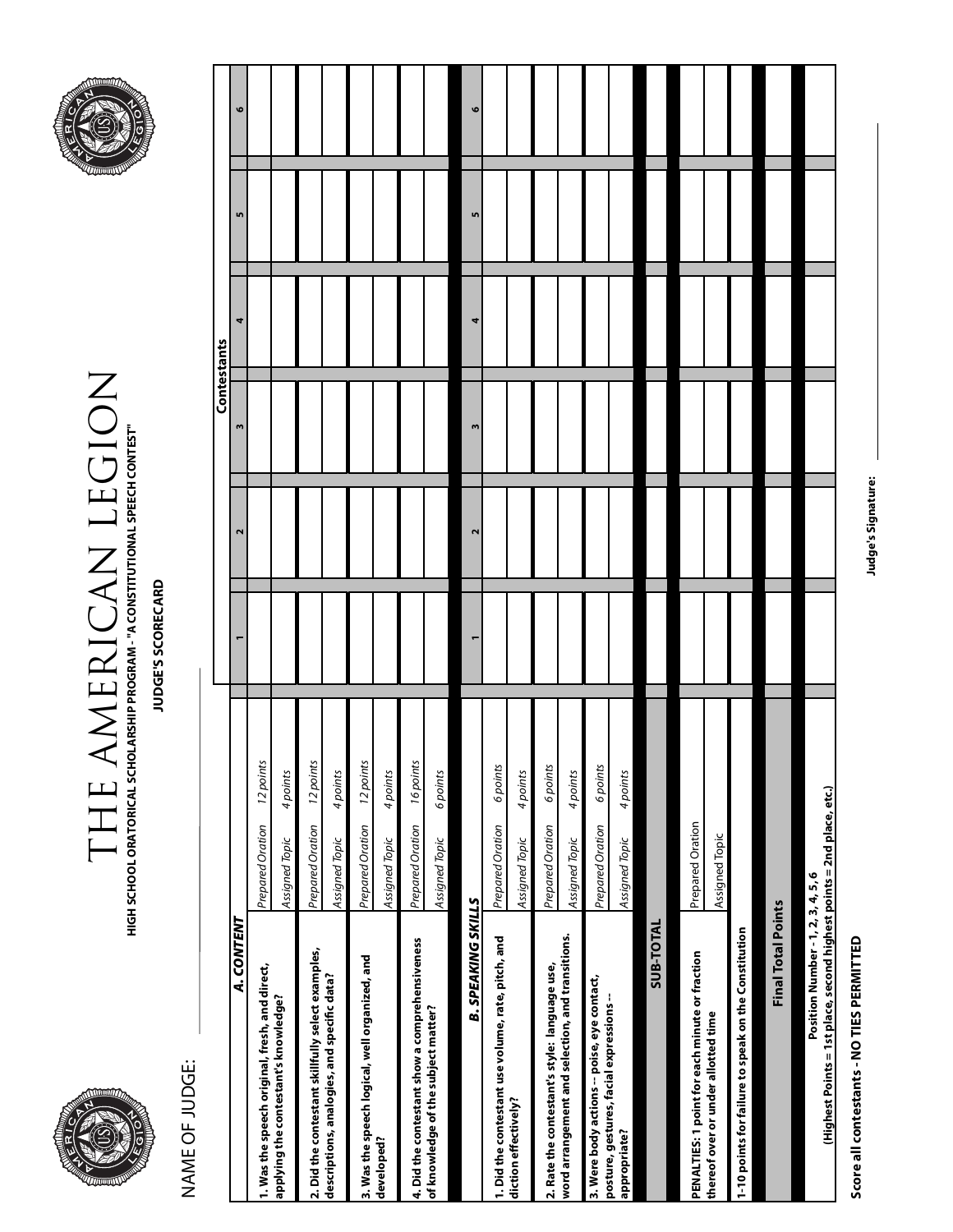

# THE AMERICAN LEGION<br>High School Oratorical Scholarship Program The American Legion **High School Oratorical Scholarship Program**



# **TABULATION CARD TABULATION CARD**

| JUDGES                  |                | CONTESTANTS RECORD OF CHOICE |              |                      |           |           |                          |                   |              | CONTESTANTS – FINAL TOTAL POINTS<br>*(for 3-way tiebreaker only!)* |           |           |
|-------------------------|----------------|------------------------------|--------------|----------------------|-----------|-----------|--------------------------|-------------------|--------------|--------------------------------------------------------------------|-----------|-----------|
|                         | $\blacksquare$ | $\mathbf{\Omega}$            | $\mathsf{m}$ | $\blacktriangleleft$ | <b>In</b> | $\bullet$ | $\overline{\phantom{0}}$ | $\mathbf{\Omega}$ | $\mathsf{m}$ | $\blacktriangleleft$                                               | <u>In</u> | $\bullet$ |
| $\sim$                  |                |                              |              |                      |           |           |                          |                   |              |                                                                    |           |           |
| $\overline{\mathbf{C}}$ |                |                              |              |                      |           |           |                          |                   |              |                                                                    |           |           |
| $\mathbf{\Omega}$       |                |                              |              |                      |           |           |                          |                   |              |                                                                    |           |           |
| 4                       |                |                              |              |                      |           |           |                          |                   |              |                                                                    |           |           |
| S                       |                |                              |              |                      |           |           |                          |                   |              |                                                                    |           |           |
| TOTALS                  |                |                              |              |                      |           |           |                          |                   |              |                                                                    |           |           |

NOTE: all TABULATOR'S signatures are required below. NOTE: all TABULATOR'S signatures are required below.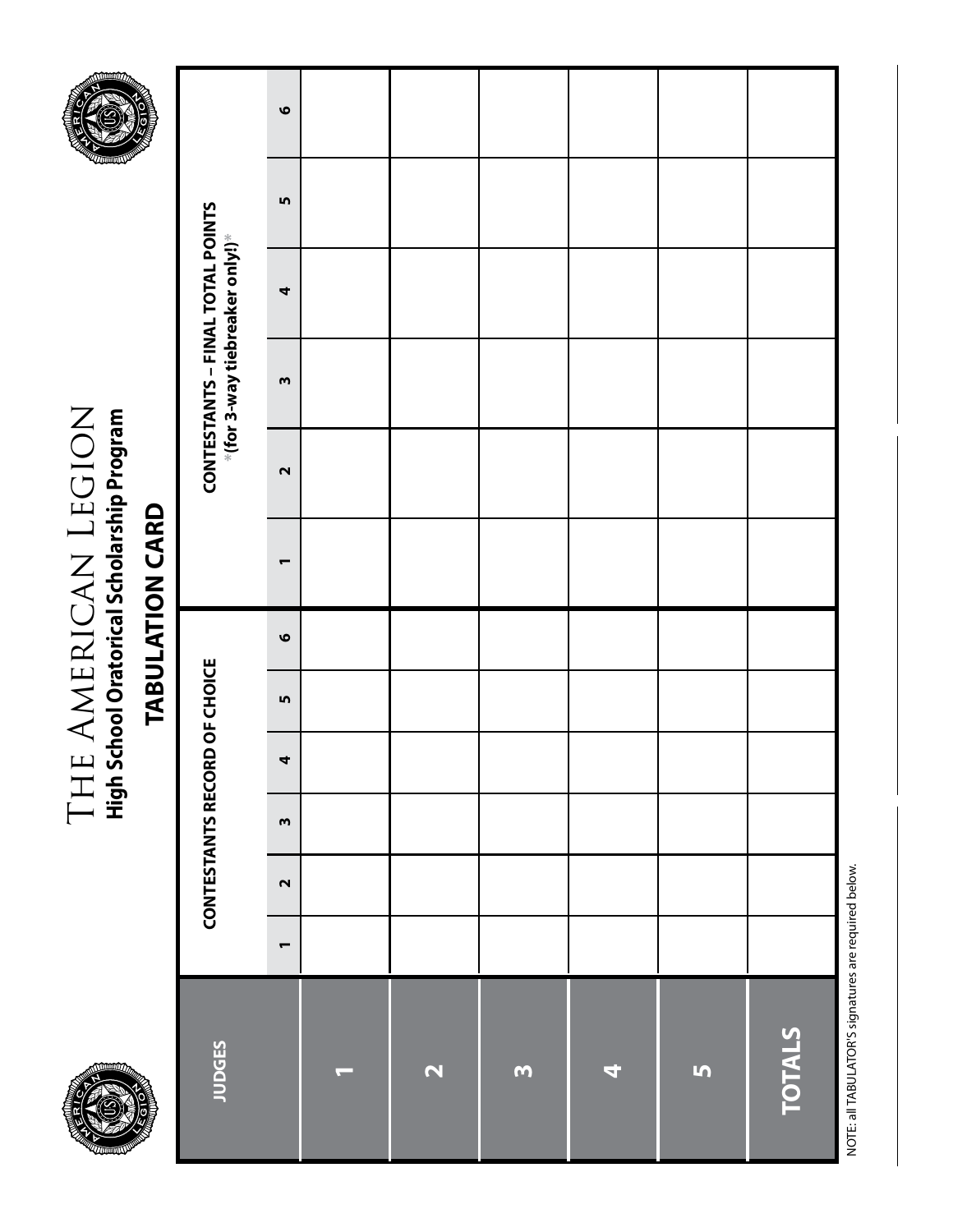

# THE AMERICAN LEGION<br>High School Oratorical Scholarship Program The American Legion **High School Oratorical Scholarship Program**



# TIMEKEEPER RECORD CARD **TIMEKEEPER RECORD CARD**

| <b>CONTESTANT</b>        |         | Time Consumed<br>PREPARED ORATION | Time Consumed<br>ASSIGNED TOPIC |         |
|--------------------------|---------|-----------------------------------|---------------------------------|---------|
|                          | Minutes | <b>Seconds</b>                    | Minutes                         | Seconds |
| $\overline{\phantom{0}}$ |         |                                   |                                 |         |
| $\overline{\mathbf{C}}$  |         |                                   |                                 |         |
| m                        |         |                                   |                                 |         |
| 4                        |         |                                   |                                 |         |
| S                        |         |                                   |                                 |         |
| $\bullet$                |         |                                   |                                 |         |

NOTE: both TIMEKEEPER'S signatures are required below. NOTE: both TIMEKEEPER'S signatures are required below.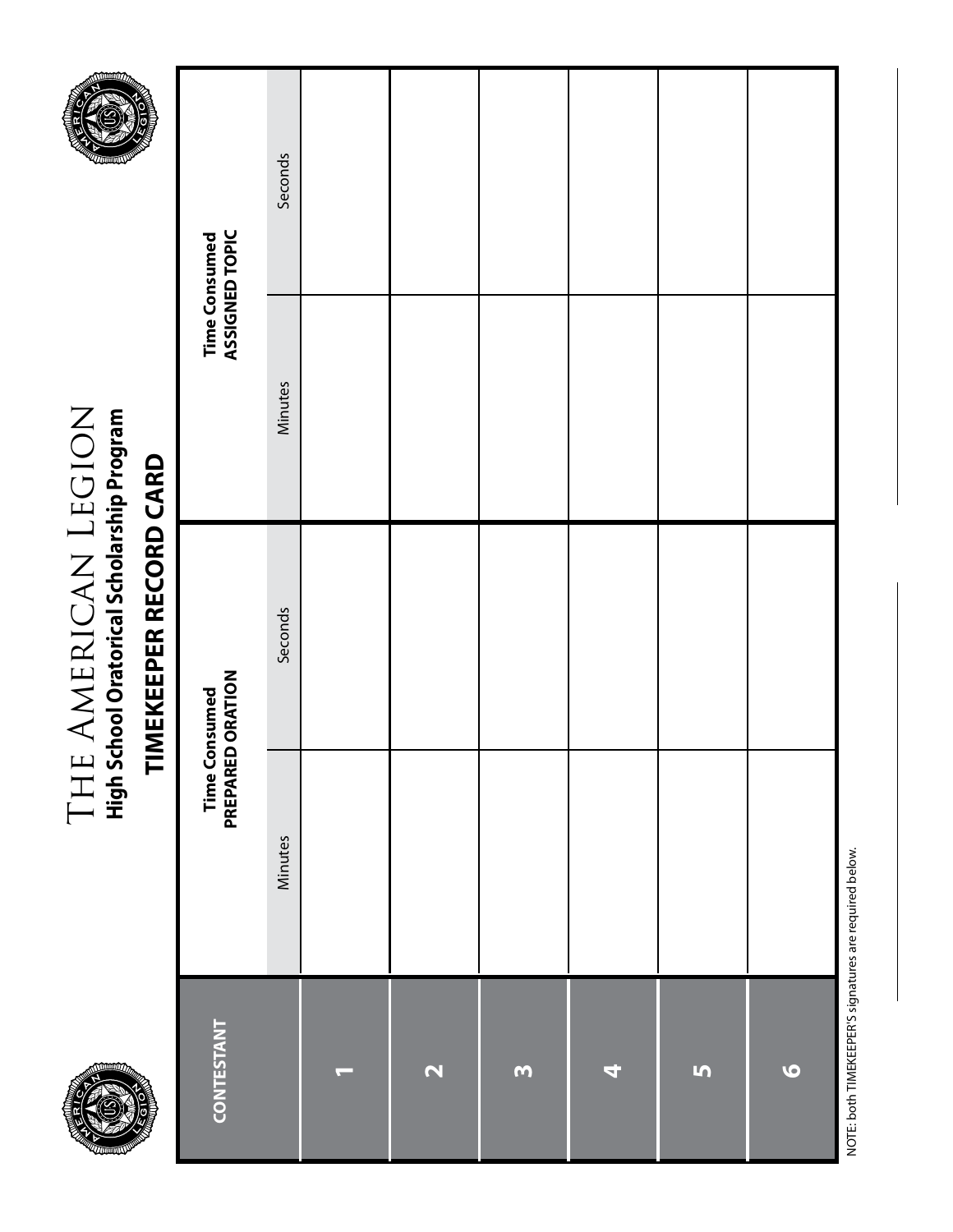#### **SCRATCH TALLY SHEET FOR JUDGES**

#### **PREPARED ORATION**

 $NO.$ 

**CONTESTANT** 

 $NO.$ 

DOES THE CONTESTANT'S ORATION RELATE TO SOME ASPECT OF THE CONSTITUTION OF THE UNITED STATES WITH EMPHASIS ON THE DUTIES AND OBLIGATIONS OF A CITIZEN TO OUR GOVERNMENT?

 $\frac{1}{\sqrt{1-\frac{1}{2}}}$  Yes  $\frac{1}{\sqrt{1-\frac{1}{2}}}$  No

| SCORE           | A. CONTENT                                                                                              | <b>REMARKS OR NOTES</b> |
|-----------------|---------------------------------------------------------------------------------------------------------|-------------------------|
| (12)            | 1. Was the speech original, fresh<br>and direct, applying the<br>contestant's knowledge?                |                         |
| (12)            | 2. Did the contestant skillfully<br>select examples, descriptions,<br>analogies and specific data?      |                         |
| (12)            | 3. Was the speech logical, well<br>organized and developed?                                             |                         |
| (16)            | 4. Did the contestant show a<br>comprehensiveness of<br>knowledge of the subject<br>matter?             |                         |
| <b>SUBTOTAL</b> |                                                                                                         |                         |
|                 | <b>B. SPEAKING SKILLS</b>                                                                               | <b>REMARKS OR NOTES</b> |
| (6)             | 1. Did the contestant use<br>volume, rate, pitch and diction<br>effectively?                            |                         |
| (6)             | 2. Rate the contestant's style:<br>language use, word<br>arrangement and selection;<br>transitions      |                         |
| (6)             | 3. Were body actions - poise,<br>eye contact, posture, gestures,<br>facial expressions-<br>appropriate? |                         |
| SUBTOTAL        | ADDITIONAL NOTES OR COMMENTS                                                                            |                         |
| PENTALTY PTS    |                                                                                                         |                         |
| <b>TOTAL</b>    | FOR JUDGES USE ONLY FOR ADDITIONAL SCORING                                                              |                         |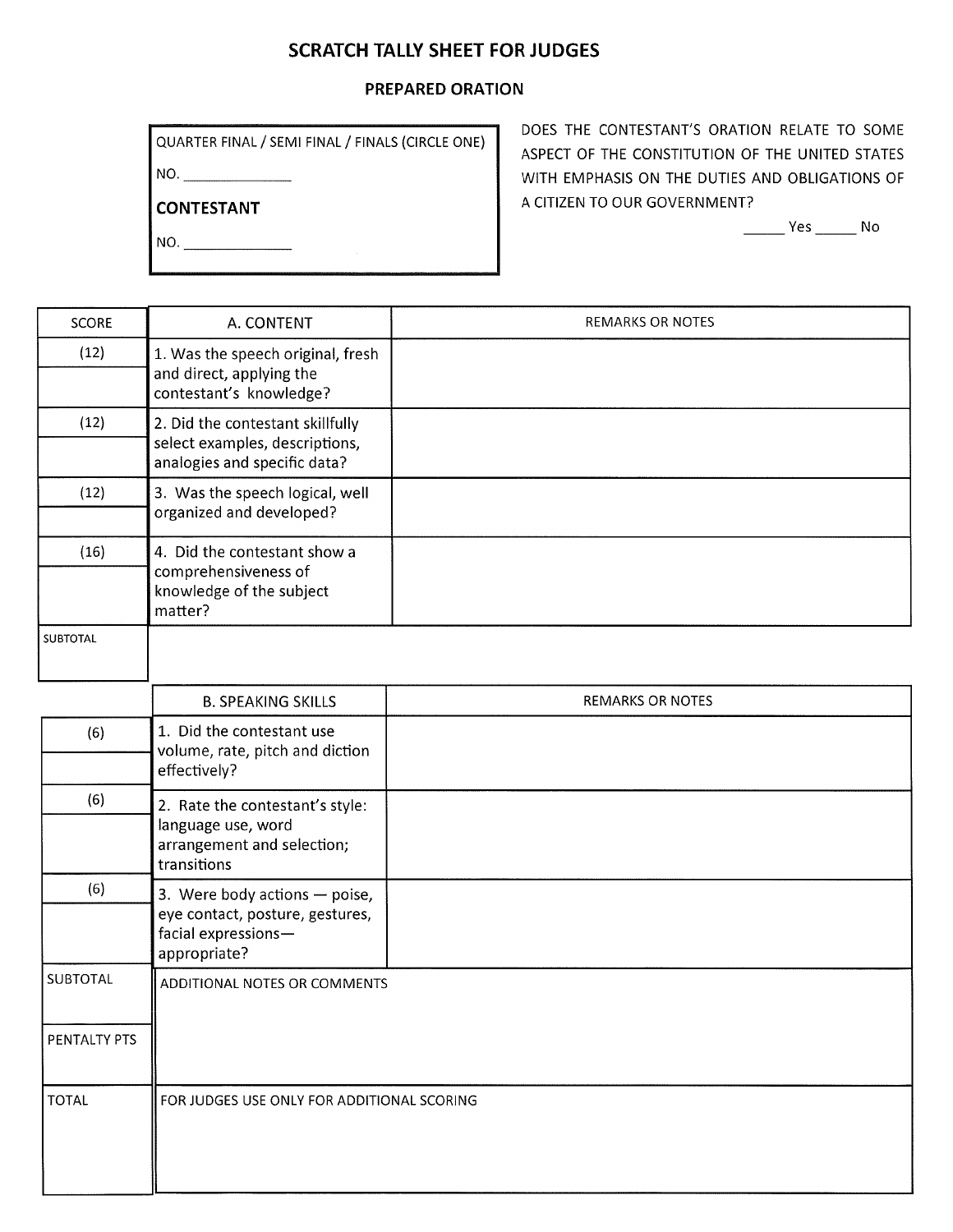#### **SCRATCH TALLY SHEET FOR JUDGES**

#### **ASSIGNED TOPIC**

| QUARTER FINAL / SEMI FINAL / FINALS (CIRCLE ONE) | DID THE CONTESTANT SPEAK ON THE SUBJECT OF THE<br><b>ASSIGNED TOPC?</b> |
|--------------------------------------------------|-------------------------------------------------------------------------|
| NO.                                              | Yes<br>No                                                               |
| I CONTESTANT                                     |                                                                         |
| NO.                                              |                                                                         |

| <b>SCORE</b>    | A. CONTENT                                                                                         | <b>REMARKS OR NOTES</b> |
|-----------------|----------------------------------------------------------------------------------------------------|-------------------------|
| (4)             | 1. Was the speech original, fresh<br>and direct, applying the<br>contestant's knowledge?           |                         |
| (4)             | 2. Did the contestant skillfully<br>select examples, descriptions,<br>analogies and specific data? |                         |
| (4)             | 3. Was the speech logical, well<br>organized and developed?                                        |                         |
| (6)             | 4. Did the contestant show a<br>comprehensiveness of<br>knowledge of the subject<br>matter?        |                         |
| <b>SUBTOTAL</b> |                                                                                                    |                         |
|                 | <b>B. SPEAKING SKILLS</b>                                                                          | <b>REMARKS OR NOTES</b> |
| (4)             | 1. Did the contestant use<br>volume, rate, pitch and diction<br>effectively?                       |                         |
| (4)             | 2. Rate the contestant's style:<br>language use, word<br>arrangement and selection;<br>transitions |                         |

|                 | arrangement and selection;<br>transitions                                                               |
|-----------------|---------------------------------------------------------------------------------------------------------|
| (4)             | 3. Were body actions - poise,<br>eye contact, posture, gestures,<br>facial expressions-<br>appropriate? |
| <b>SUBTOTAL</b> | ADDITIONAL NOTES OR COMMENTS                                                                            |
| PENALTY PTS     |                                                                                                         |
| <b>TOTAL</b>    | FOR JUDGES USE ONLY FOR ADDITIONAL SCORING                                                              |